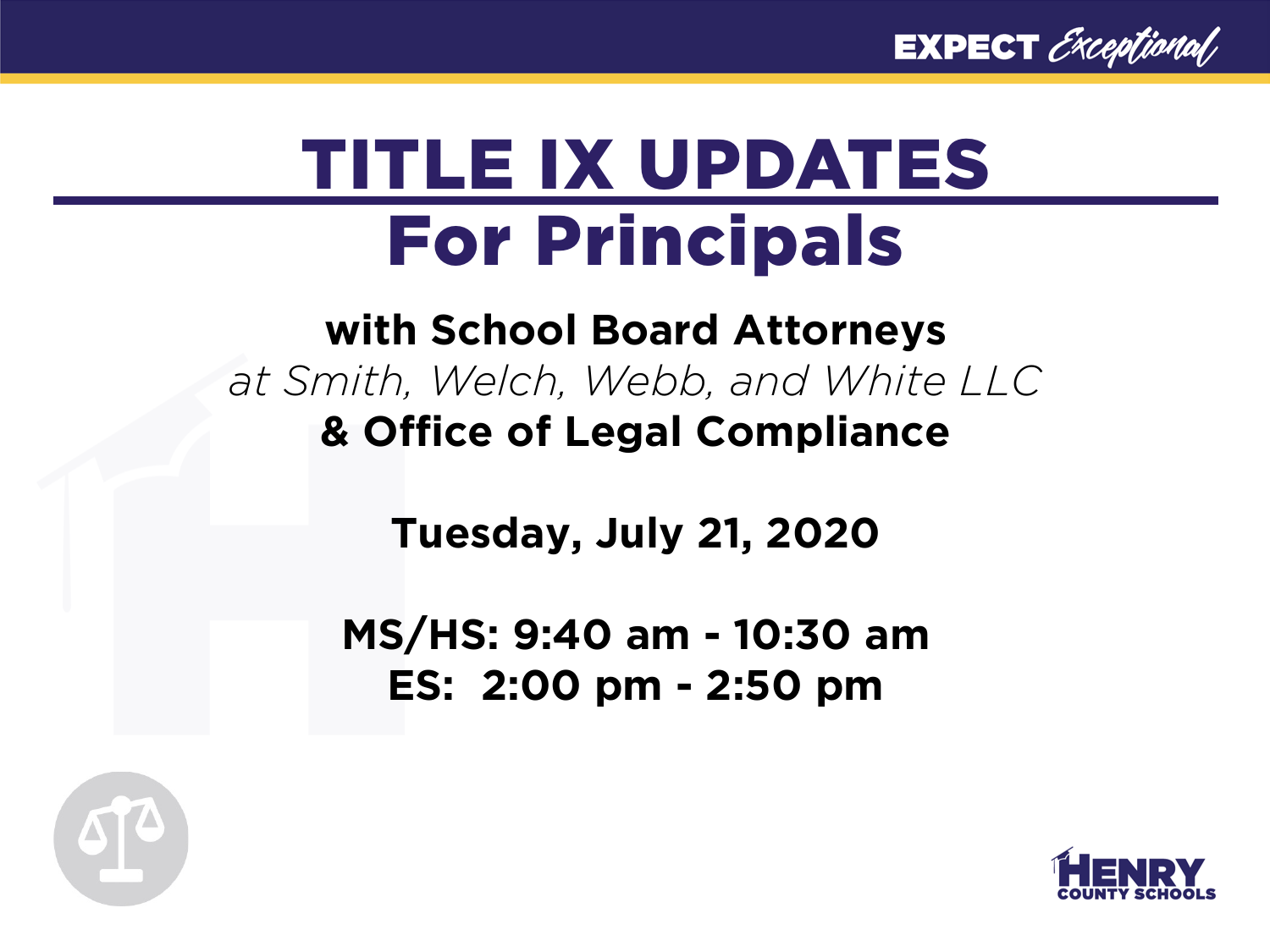### Legal Compliance & School Board Attorneys

**On Title IX Matters** *(involving students)*

#### **Erica Harrison Arnold, Esq.**

*Executive Director* [Erica.HarrisonArnold@henry.K12.ga.us](mailto:Erica.HarrisonArnold@henry.K12.ga.us) 770.957.6601 ext. **124**

#### **Catina Martin Fenner**

*Title IX Investigator* [Catina.MartinFenner@henry.K12.ga.us](mailto:Catina.MartinFenner@henry.K12.ga.us) 770.957.6601 ext. **163**

**Smith, Welch, Webb & White LLC**

#### **Lajuana Ransaw, Esq.**

*Partner*

Title IX

Government Investigations School & College Law



*Trademark of University of Georgia Athletics Rights reserved.*

#### **Grant McBride, Esq.**

#### *Partner*

Appellate Practice Eminent Domain Local Government School & College Law



*Trademark of University of Southern Illinois Athletics*

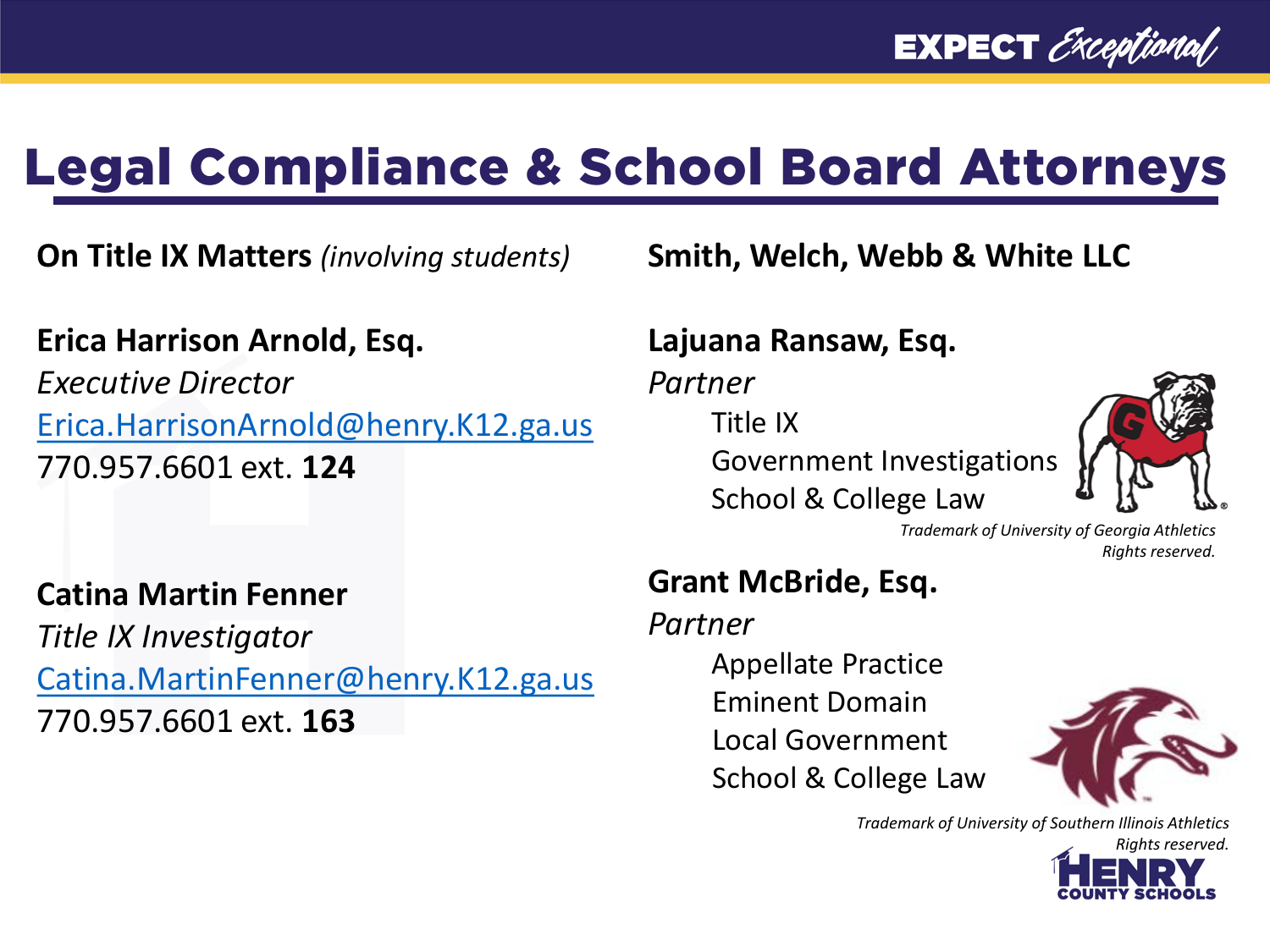

# Title IX Updates | Agenda

### *Framework of Title IX, Board Policy and Regulation JCAC*

Board Attorneys

#### *Grievance Process* Legal Compliance

*Q & A* **Principals** 



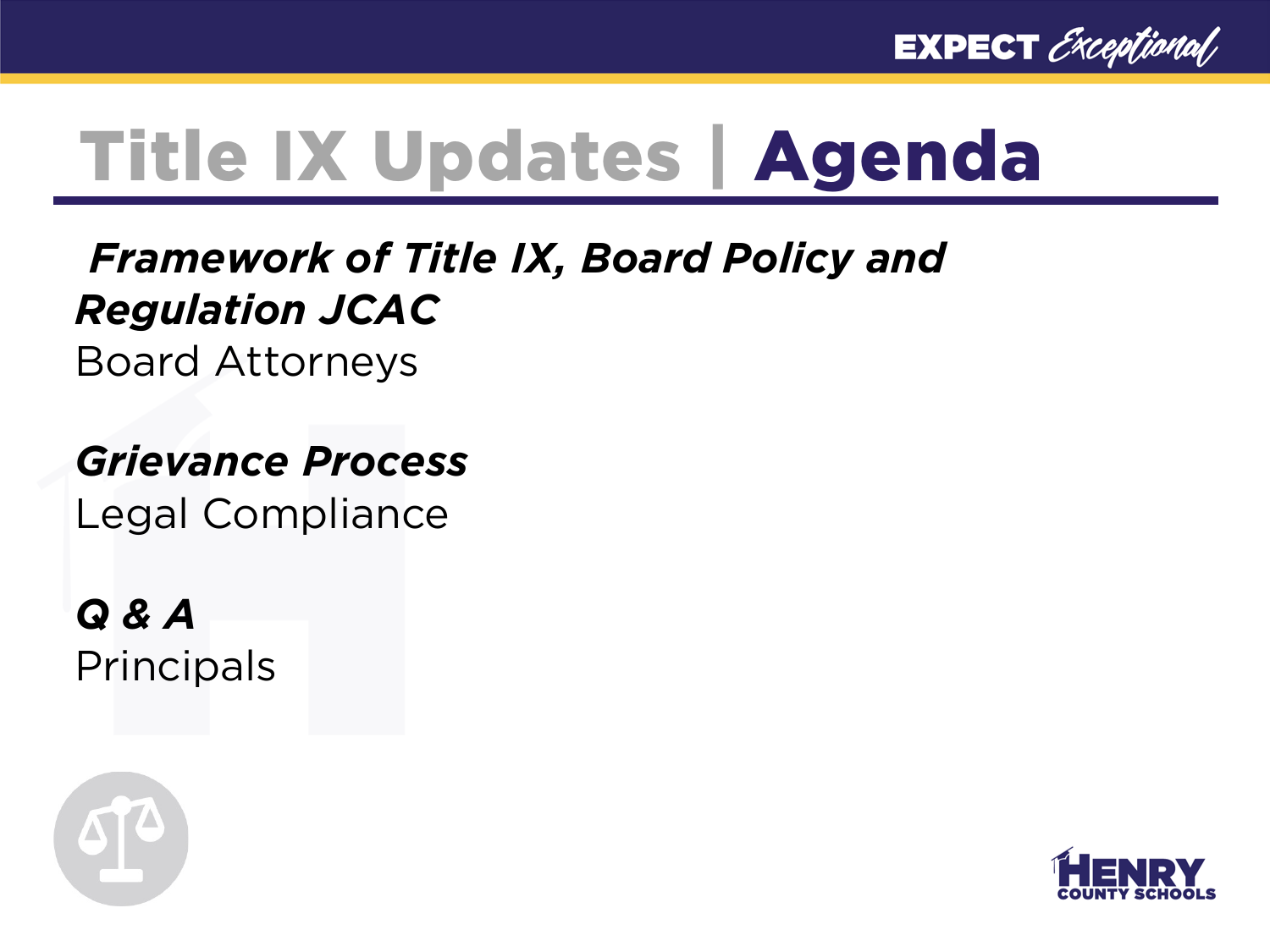

# Title IX Updates | Materials

REGULATION

Status: Under Bevier

### **Board Policy JCAC**

### **Board Regulation JCAC**

### **Menti.com** – participatory polling

|                                                                                                                                                                                                                                                                                                                                                                                                                                                                                                                                                                                                                                                                                                                                                                                                                                                                                                                             |                              |                                                                                                                                                                                                                                                                                                                                                                                                                                                                                                                                                                                                                                                                                                                | Code: JCAC Sexual Harassment Grievance Process                                                                                                                                                                                                                                                                         |                                                                                                                                                                                                                                                                                                                                                                                                                                                                                                                                                                                                                                                                                                  |  |
|-----------------------------------------------------------------------------------------------------------------------------------------------------------------------------------------------------------------------------------------------------------------------------------------------------------------------------------------------------------------------------------------------------------------------------------------------------------------------------------------------------------------------------------------------------------------------------------------------------------------------------------------------------------------------------------------------------------------------------------------------------------------------------------------------------------------------------------------------------------------------------------------------------------------------------|------------------------------|----------------------------------------------------------------------------------------------------------------------------------------------------------------------------------------------------------------------------------------------------------------------------------------------------------------------------------------------------------------------------------------------------------------------------------------------------------------------------------------------------------------------------------------------------------------------------------------------------------------------------------------------------------------------------------------------------------------|------------------------------------------------------------------------------------------------------------------------------------------------------------------------------------------------------------------------------------------------------------------------------------------------------------------------|--------------------------------------------------------------------------------------------------------------------------------------------------------------------------------------------------------------------------------------------------------------------------------------------------------------------------------------------------------------------------------------------------------------------------------------------------------------------------------------------------------------------------------------------------------------------------------------------------------------------------------------------------------------------------------------------------|--|
|                                                                                                                                                                                                                                                                                                                                                                                                                                                                                                                                                                                                                                                                                                                                                                                                                                                                                                                             |                              |                                                                                                                                                                                                                                                                                                                                                                                                                                                                                                                                                                                                                                                                                                                | Original Adopted Date: new                                                                                                                                                                                                                                                                                             | Last Revised Date: new                                                                                                                                                                                                                                                                                                                                                                                                                                                                                                                                                                                                                                                                           |  |
| <b>JCAC: Sexual Harassment</b><br>Original Adopted Date: 2/1/1995<br>Sexual Haraconvent Policy<br>It is the policy of Board to maintain an environment that is free from all forms of discrimination and,<br>harassment on the basic of sex. The Henry County Board of Education (the "Board") does not<br>discriminate on the basis of sex in the education program or activity that it operates. The Board is<br>[34 C.F.R. § 106.8] not to discriminate in such a manner. The requirement not to discriminate in the<br>Title IX and its regulations to the Board may be referred to the Board's Title IX Coordinators, the<br>Assistant Secretary for Civil Rights of the Department of Education, or both. Retaliation against<br>complaints of alleged sexual haracsment is expressly prohibited.<br>the following criteria:                                                                                          | Last Revised Date: 6/10/2013 | Status: Under Review<br>Last Reviewed Date: TBD<br>required by Title IX of the Education Amendments of 1972 (20 U.S.C. § 1681, et seq.) and its regulations<br>education program or activity extends to admission and employment, inquiries about the application of<br>individuals who file complaints of alleged sexual harassment or those who assist in the investigation of<br>It shall be a violation of this ICAC policy for any student or employee of the District to engage in sexual<br>harassment. Sexual harassment is defined as conduct on the basis of sex that satisfies one or more of<br>1. An employee of the Board conditioning the provision of an aid, benefit, or service of the Board | Pursuant to Henry County Board of Education (the "Board") Polic<br>1972 (30 U.S.C. § 1681, et seg.) and its nigulations (34 C.F.R. § 10<br>hereby adopts the following grievance process for handling form<br>Henry County School District (the "District").<br>$\mathbb{R}$<br>Defenitions<br>program or activity, or | A. As outlined in Policy JCAC and defined in Title II, the<br>harassment" for purposes of this grievance process.<br>hasis of sex that satisfies one or more of the followi<br>1. An amployee of the Board conditioning the p-<br>an an individual's participation in unwelcome.<br>2. Unweighte conduct determined by a resume<br>objectively offensive that it effectively denies.<br>1. Any of the following ac defined in federal law.<br>the defeations within this regulation to compl<br>a sexual assault as defined in the Clery Act<br>Policy and Campus Grene Statistics Act",<br>against another person, forcibly and/or a<br>the person's will when the victim is incig              |  |
| on an individual's participation in unwelcome sexual conduct;<br>2. Unwelcome conduct determined by a reasonable person to be so severe, pervasive, and<br>objectively offensive that it effectively denies a person equal access to the Board's education<br>program or activity; or<br>1. "Sexual assault" as defined in 20 U.S.C. 1093(f)(6)(A)(v), "dating violence" as defined in 34 U.S.C.<br>12291(a)(10), "domestic violence" as defined in 34 U.S.C. 12291(a)(8), or "stalking" as defined in<br>34 U.S.C. 12291(a)(30).<br>Any student or employee who believes that he or she has been exposed to sexual harassment or<br>retaliation in the Board's education program or activity should immediately report the act to the Board's<br>Title IX Coordinators. Any employee that is on actual notice of sexual harassment or retaliation must<br>immediately report the act to the Board's Title IX Coordinators. |                              |                                                                                                                                                                                                                                                                                                                                                                                                                                                                                                                                                                                                                                                                                                                |                                                                                                                                                                                                                                                                                                                        | h. dating victories as defined in the VAWA<br>12291(x)[10]: Any act of visience comm<br>relationship of a romantic or interade na<br>such a relationship shall be determined to<br>the largth of the relationship; the type is<br>interaction of the persons involved in the<br>c. domestic violence as defined in the VAW<br>U.S.C. 12291(a)(R); Any fallony or misder<br>former goods or intimate partner of the<br>child in convenor, a person who is cohabi<br>the victim as a spouse or intimate partne<br>victim under the domestic or family viole<br>monies, or, any other person against an-<br>person's acts under the domestic or fam-<br>d. stalking as defined in the VAWA ("Violen |  |
| Any student or employee has the right to file a formal complaint alleging sexual harassment or<br>retaliation to the Board's Title IX Coordinators. The Board has adopted a grievance process to address all<br>formal complaints filed. That grievance process:<br>1. Treats complainants and respondents equitably.<br>2. Requires an objective evaluation of all relevant evidence.<br>3. Assures that all Title IX Coordinators, investigators, decision-makers, or any person designated.<br>to facilitate an informal resolution process do not have a conflict of interest or bias.<br>Page 1 of 3                                                                                                                                                                                                                                                                                                                   |                              |                                                                                                                                                                                                                                                                                                                                                                                                                                                                                                                                                                                                                                                                                                                | personal.                                                                                                                                                                                                                                                                                                              | 12291(a)(30): May be defined as engage<br>person that would cause a reasonable pe<br>others, or suffer substantial emotional d<br>8. The following are considered "parties" to this grieve<br>1. Complainant: an individual who is alleged to b<br>sexual harassment.<br>2. Respondent: an individual who has been rapid<br>constitute sexual haracoment.<br>C. The Superintendent including any designeeds) is real<br>[1] The following have been designated in the respectiv<br>Page 1 of 7<br><b>Buch Foot offices on Property - Buckfoot a Res Property - Man Foot of</b>                                                                                                                   |  |



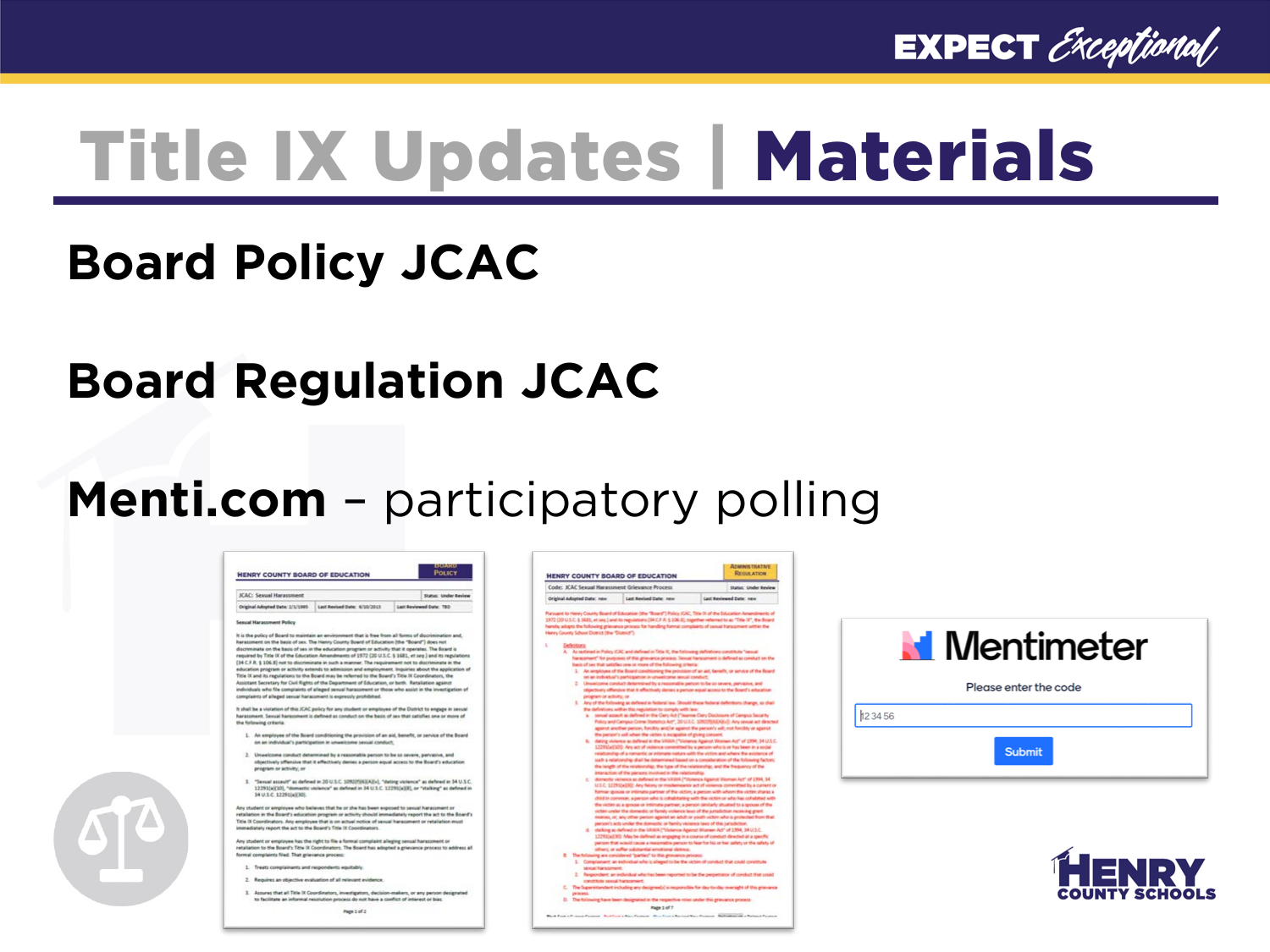

### Introduction | Principals SY 2020-21

**M** Mentimeter

#### **Menti.com** Code: **00 00 00**

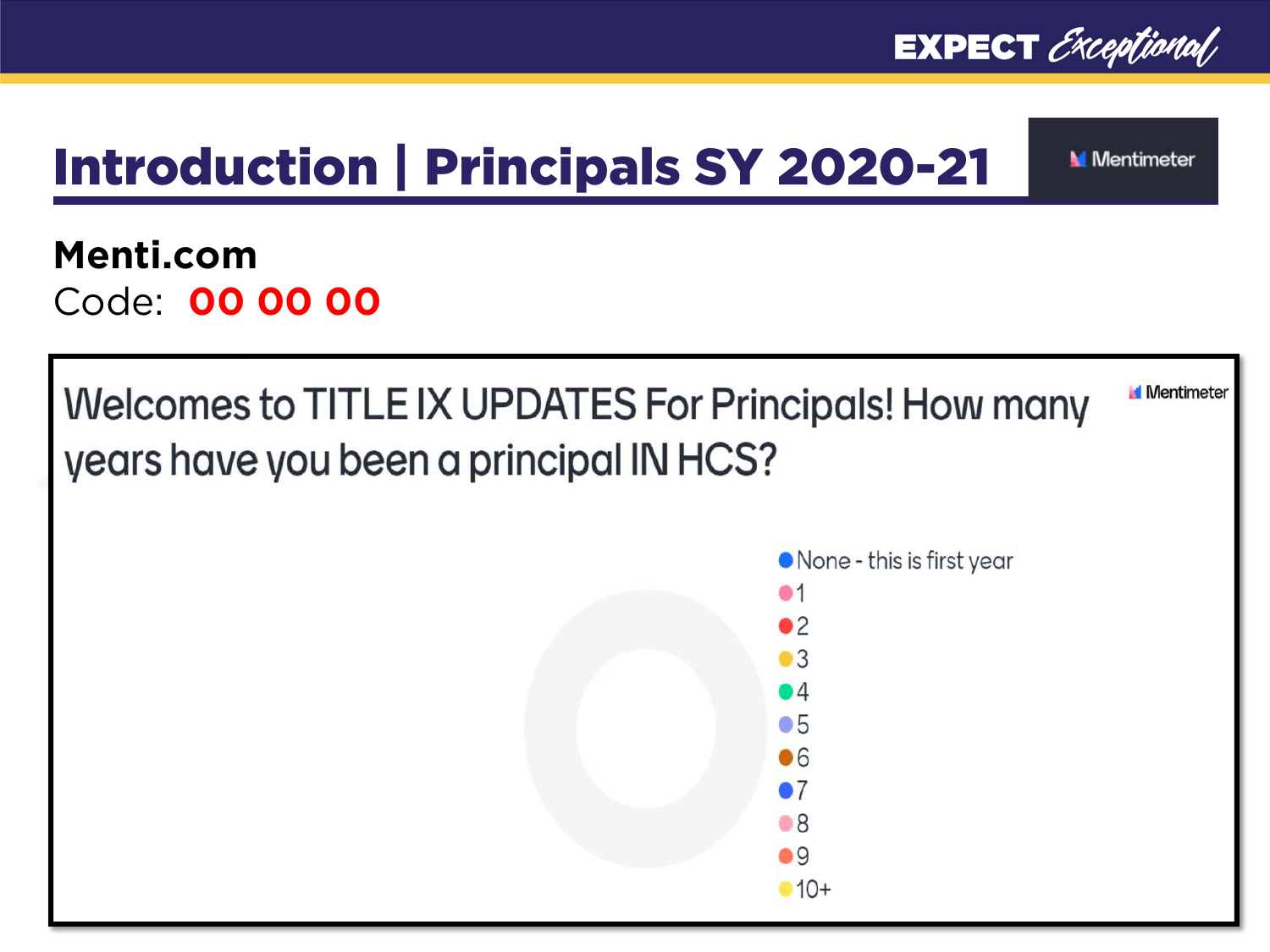

### *Framework of Title IX, Board Policy and Regulation JCAC*

Board Attorneys

- **Set Expectations.** Goal today is to tell you what the Department of Education expects of us.
- **Learn principles.** Talk about general principles of the new Rule.
- **Get Feedback.** Talk through issues and get your feedback about how we implement this Rule in a way that satisfies Department of Education and works for our schools.

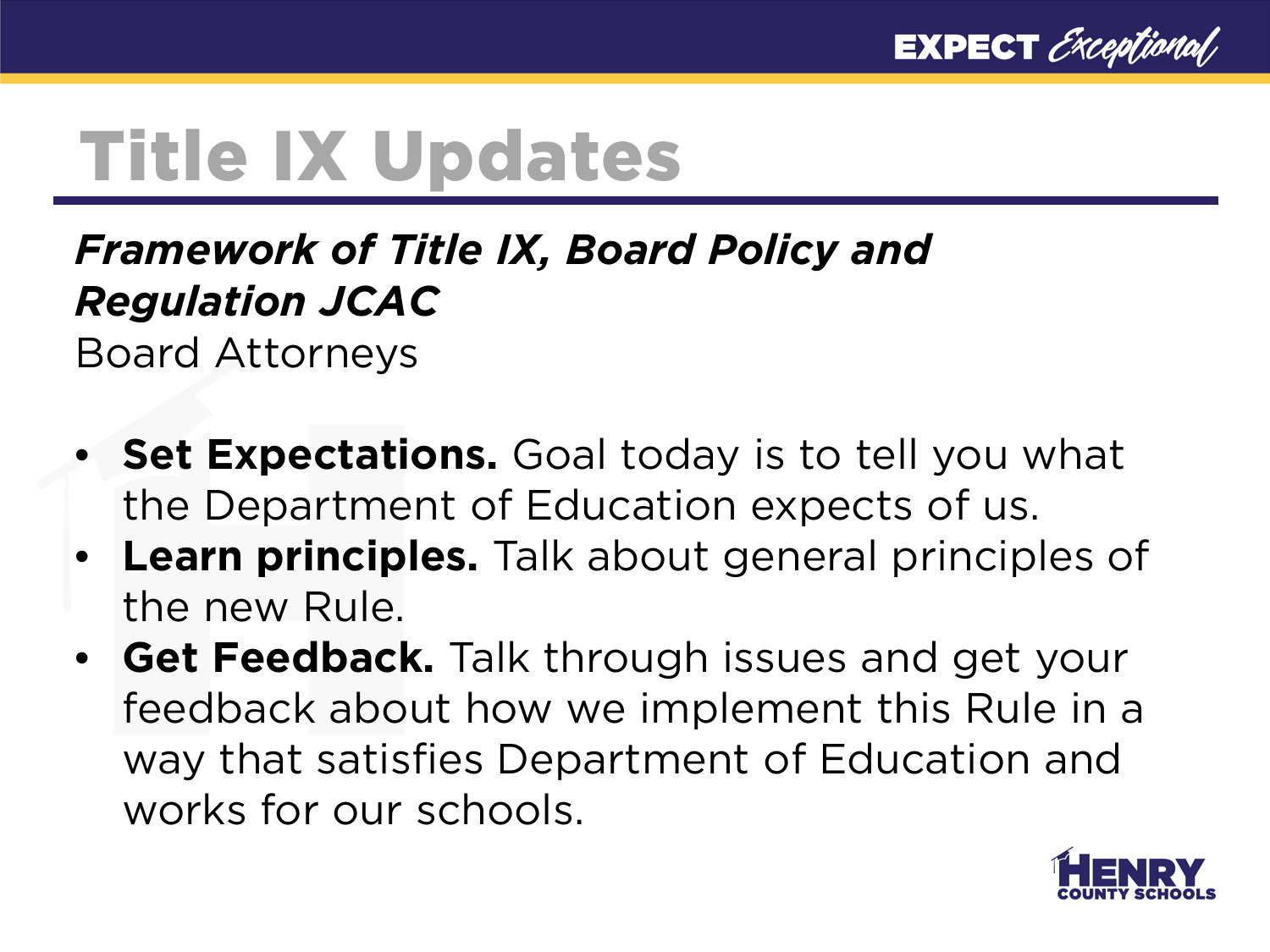**EXPECT** Exceptional

### Title IX Training **(Regulation JCAC, Section XI)**

### *Framework of Title IX, Board Policy and Regulation JCAC*

Board Attorneys

- Legal Principles
- Jurisdiction
- Actual Knowledge
- Role of the Principal as Title IX Coordinator

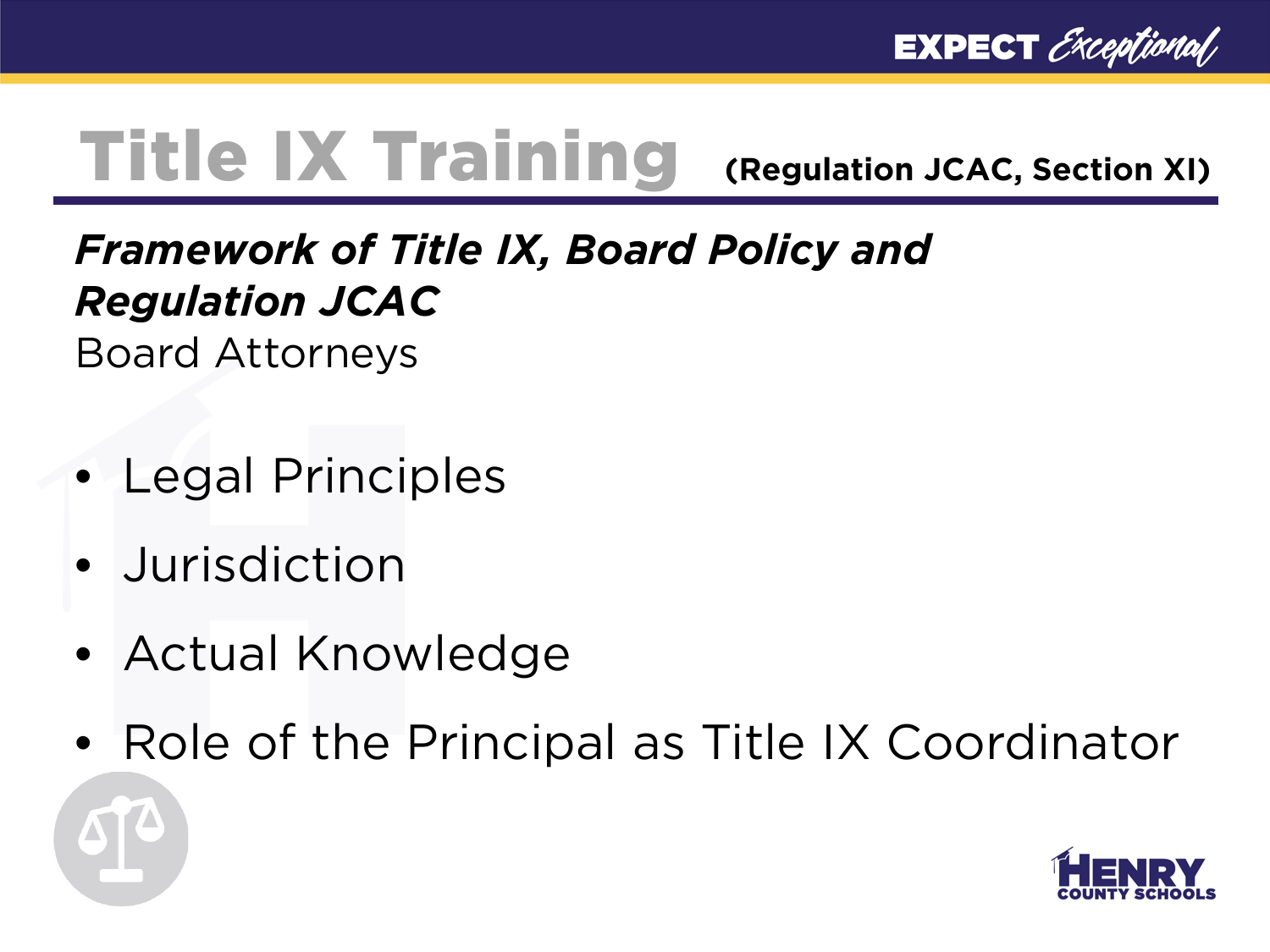



### *Legal Principles –* Goals of New Rule Change

Focus on Due Process **(Regulation JCAC, Section II.B)**

- Fairness to victim and accused
- Formal complaint process to provide these rights before discipline can be imposed
- Substantial information rights for victims and the accused

No Bias / Must be Neutral **(Regulation JCAC, Section XI.B)**

- Between Men / Women
- Between **Complainants** / **Respondents**
- **Not** based on stereotypes

Preserve Free Speech Rights **(Regulation JCAC, Section IV.F)**

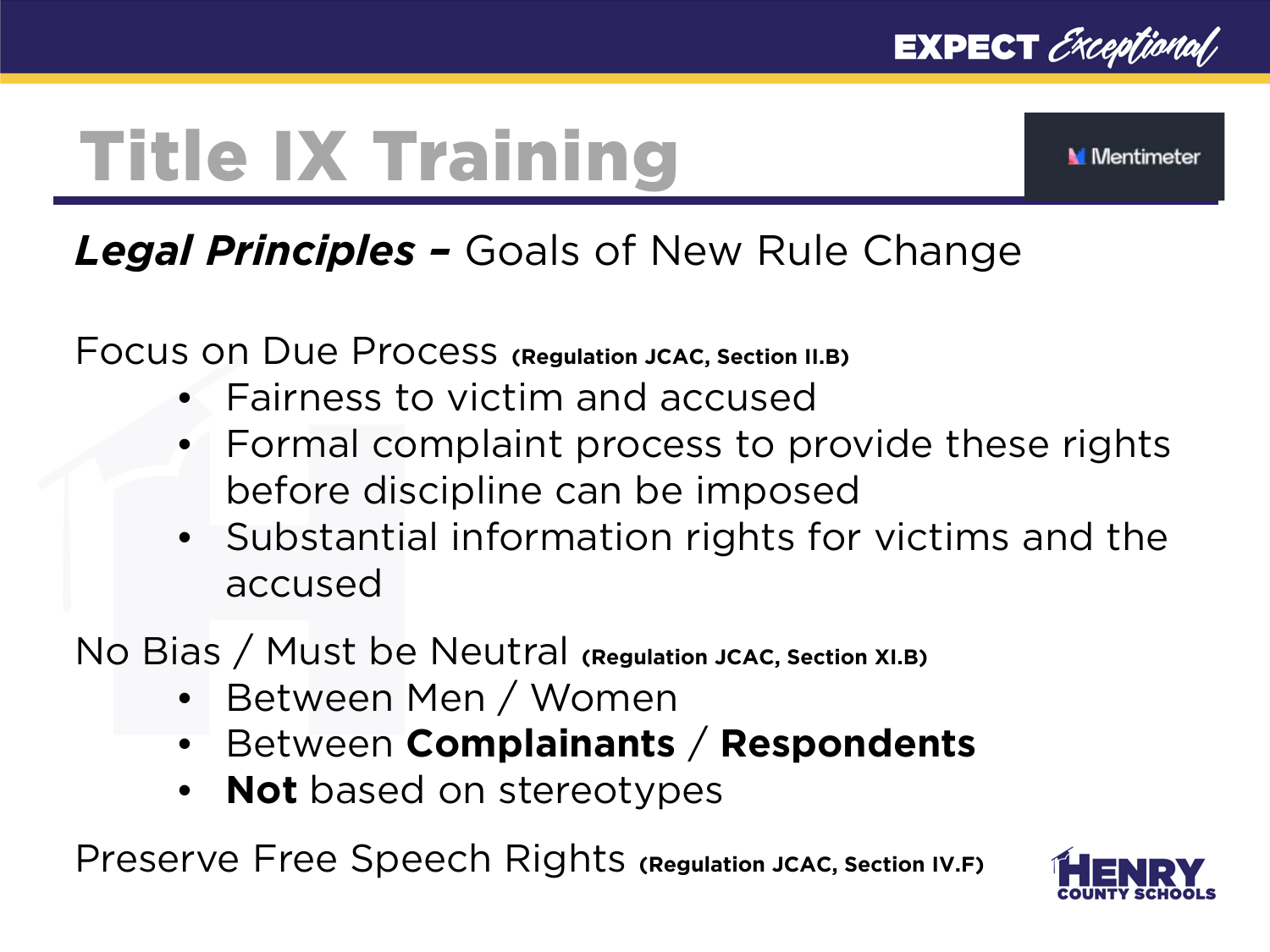

*Legal Principles* **(Regulation JCAC, Section I.A)**

- Title IX prohibits discrimination **on the basis of sex** in education
- New Rule focuses on sexual harassment as discrimination
- Sexual harassment denies students the benefits of and participation in school on the basis of sex
- What is **sexual harassment**? New definition:
	- "Quid pro quo" harassment
	- Unwelcome conduct that is so severe, pervasive **AND** objectively offensive that it effectively denies a person equal access to the school's education program or activity
	- "sexual assault," "dating violence," "domestic violence" or "stalking" under the Clery Act and VAWA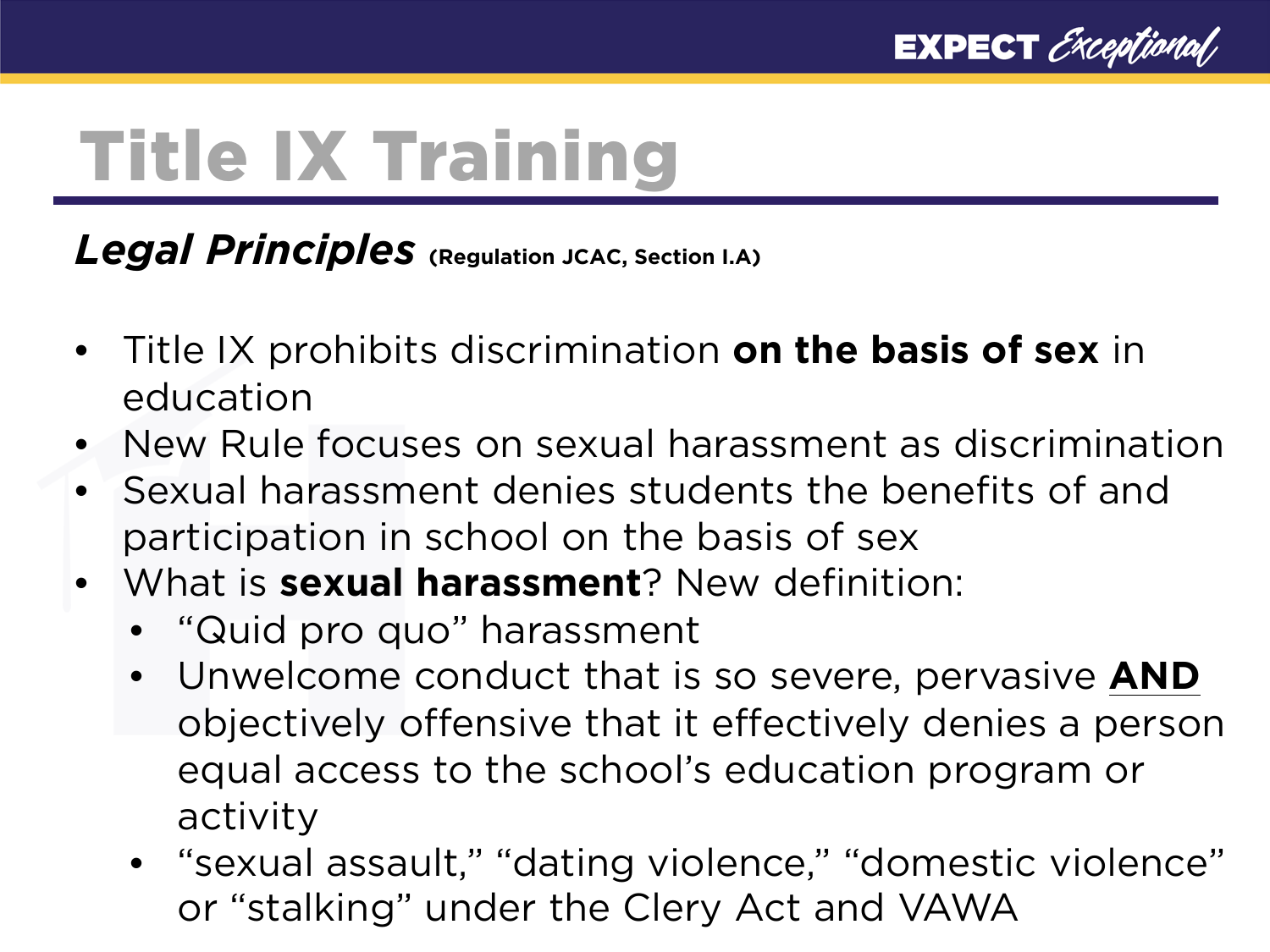

#### *Jurisdiction* **(Policy JCAC)**

- Not all places, but not just "on campus" or "at school."
- Must occur in the United States
- Covers sexual harassment that happens **in a school's "education program or activity"**
	- Locations, events, circumstances where a school exercises substantial control over the context of the harassment and the person accused of committing the harassment
	- At school, on school bus, on field trip, at school sponsored activities (athletics), academic conferences
- Includes harassment by or against students **or** staff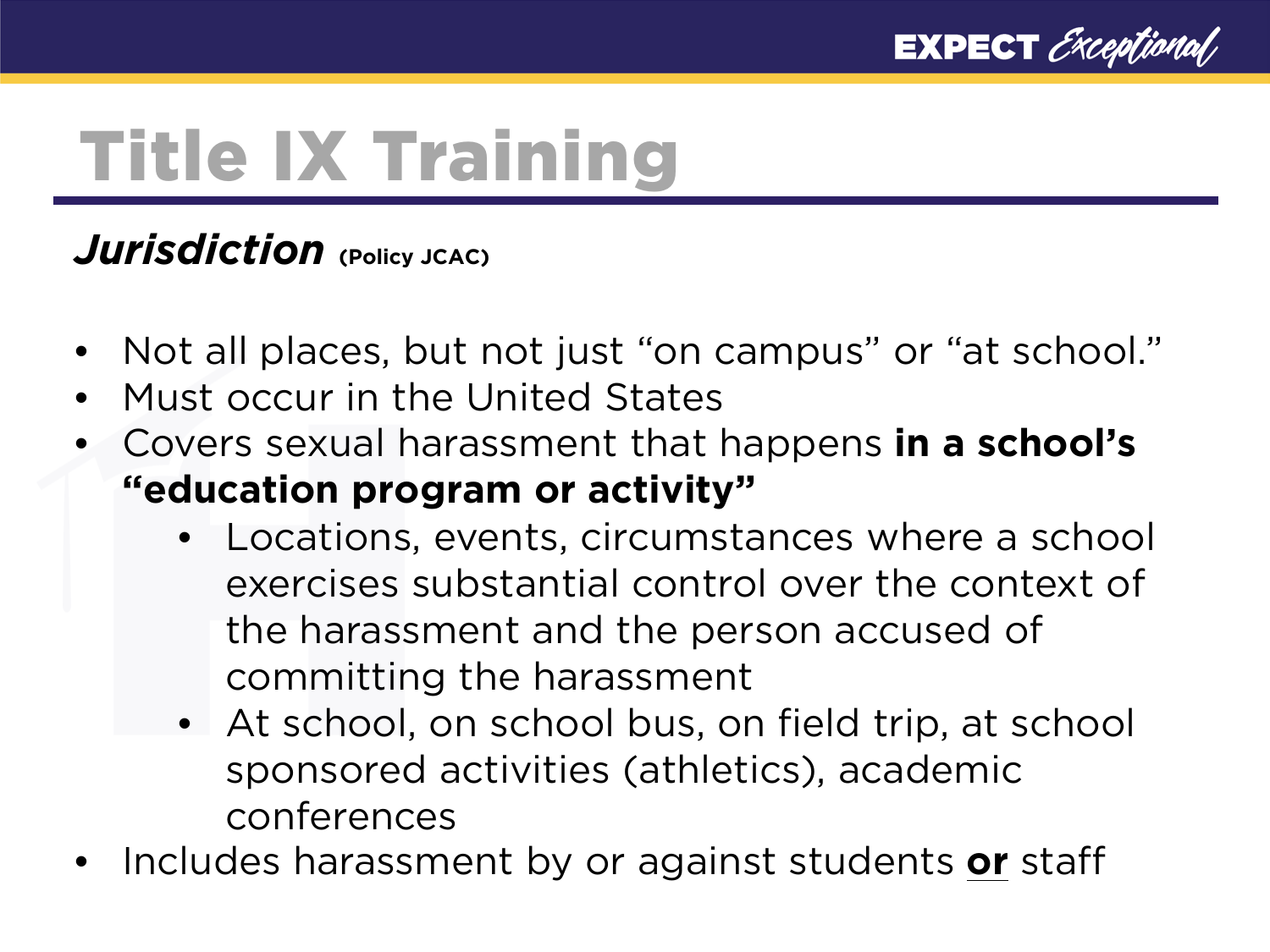

#### *Actual Knowledge* (Policy JCAC)

- School must respond to "actual knowledge" of harassment
- When school personnel personally observes sexual harassment
- When school is put on notice that person may have been victimized by sexual harassment
	- ANY person can put the school on notice (victim, parent, friend, bystander, etc.)
	- School is put on notice when **ANY** employee is put on notice of incident
	- Usual contacts for notice are Title IX Coordinators – school principals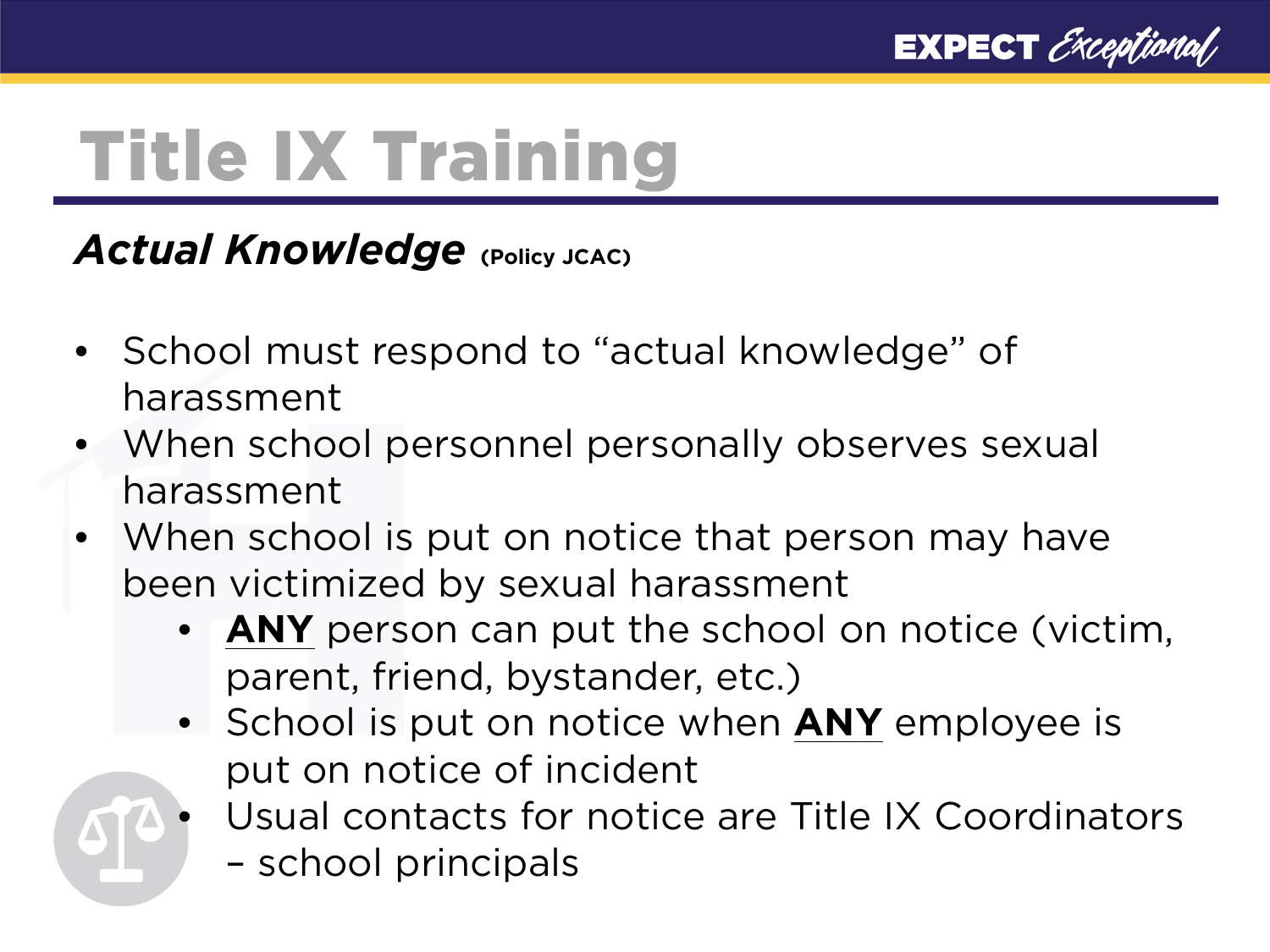

#### *New Rule… "Who dis"?*

**(Regulation JCAC, Sections I)**

- **Parties** 
	- o Complainant and Respondent
- Title IX Coordinators
	- o Information
- **Investigators** 
	- o Investigation + Advisors
- Decision-Makers
	- o Written Decisions
- Appellate Decision-Makers
	- o Decisions about Written Decisions
- Informal Resolution
	- o Voluntary Alternative Process

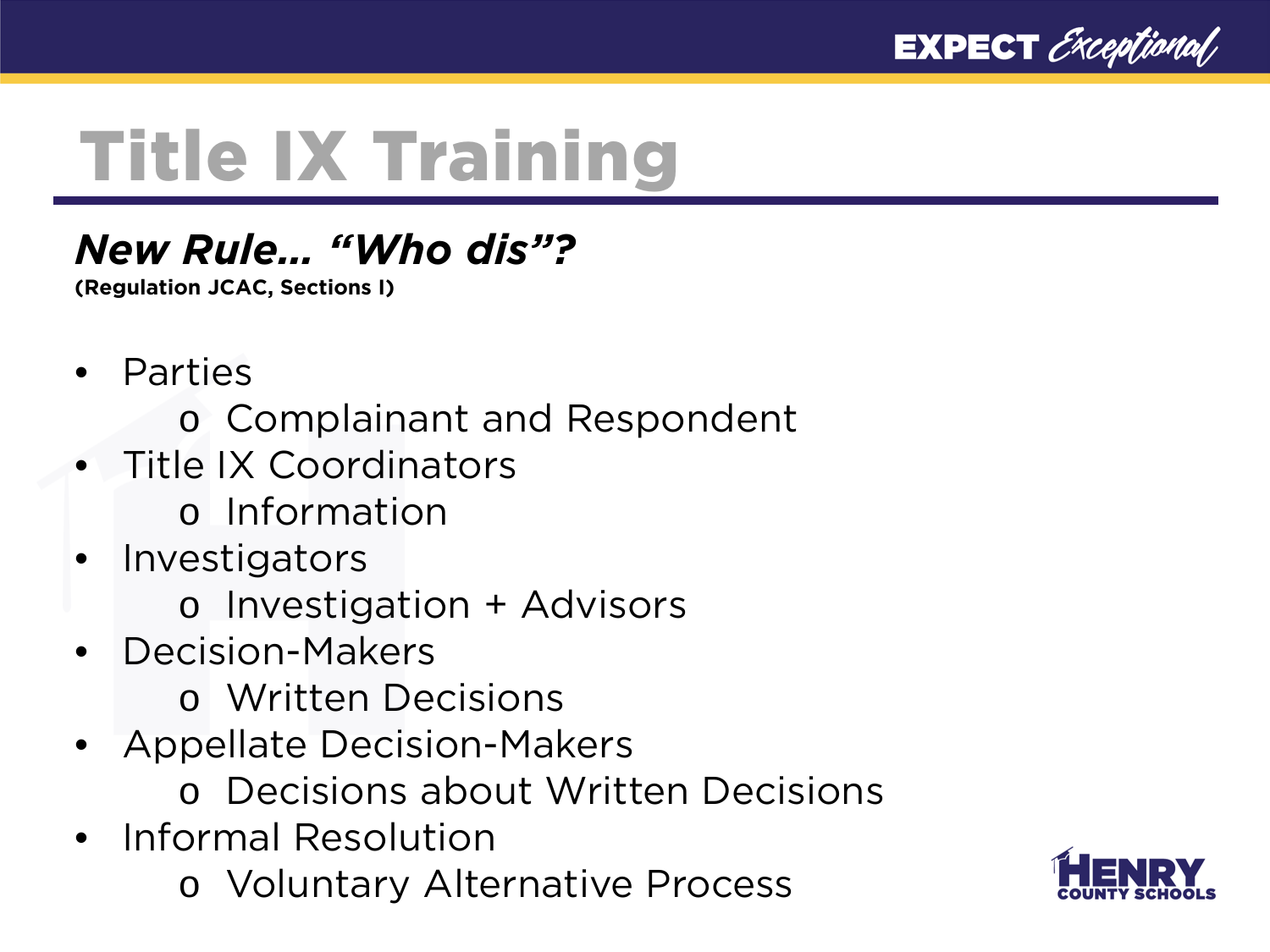

#### *Role of the Principal as Title IX Coordinator*

**(Regulation JCAC, Sections I.D.1 and II)**

- What does a school do when it is put on notice of sexual harassment?
	- It must respond in a way that is not "deliberately" indifferent"
	- Response cannot be clearly unreasonable in light of the known circumstances
		- o Most important thing you can do is take complaints seriously when you have notice of them – do not ignore complaint or hope that it will just go away on its own
		- **Must respond promptly**

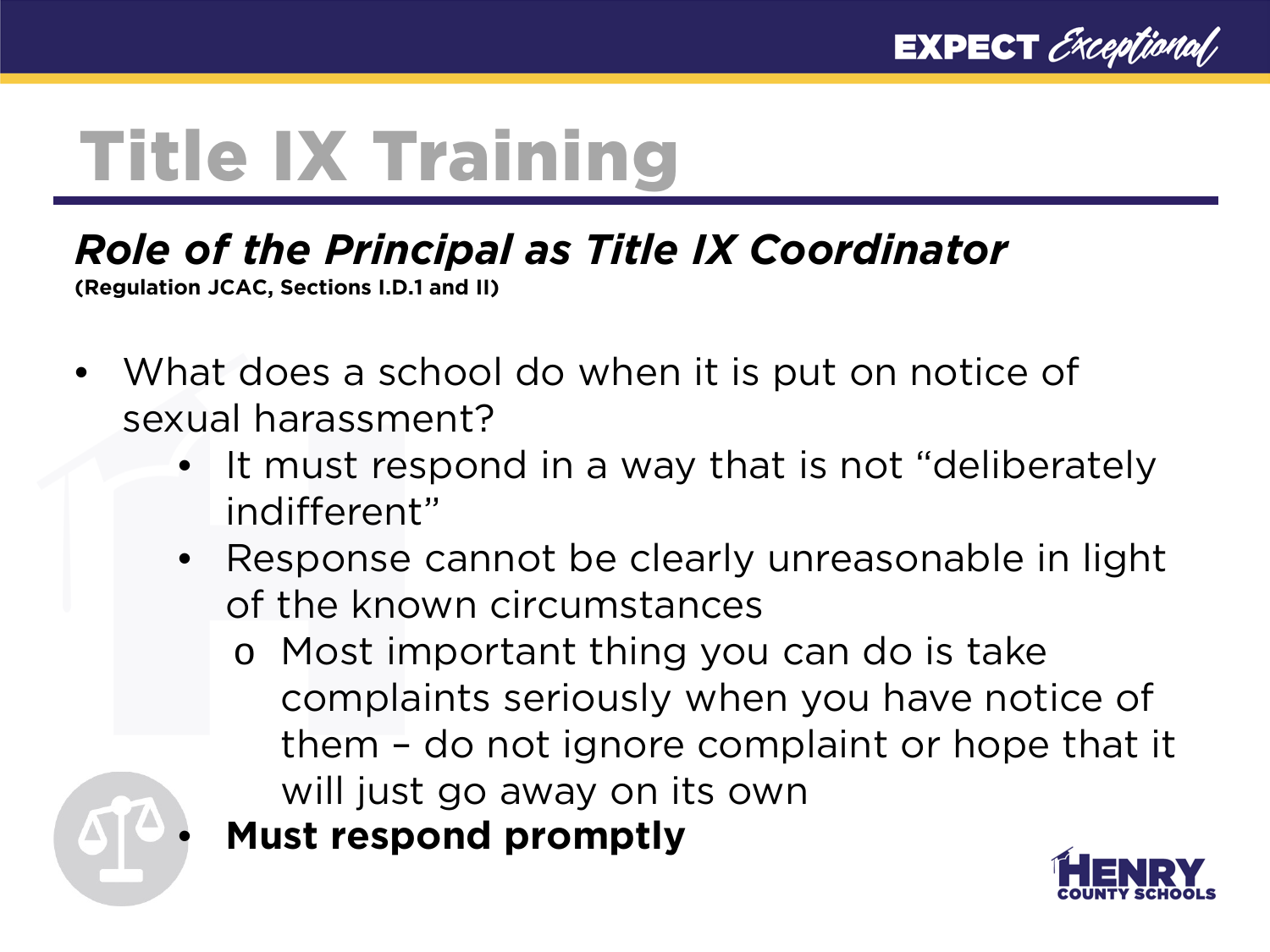

#### *Role of the Principal as Title IX Coordinator*

What is your role in the process? **(Regulation JCAC, Section I.D.1, Section II, Section III, Section VI.A and B)**

- Must accept reports of sexual harassment (at **any** time) in person, by mail, by telephone, by email, or by any verbal or written means
- Major role is to provide information
	- When you receive notice of sexual harassment, **promptly** and **confidentially** reach out to alleged victim to discuss options
	- Availability of supportive measures with or without a formal complaint
	- The right to file a formal complaint
	- How to file a formal complaint
- Must also provide and effectively implement supportive measures, including after the grievance process is complete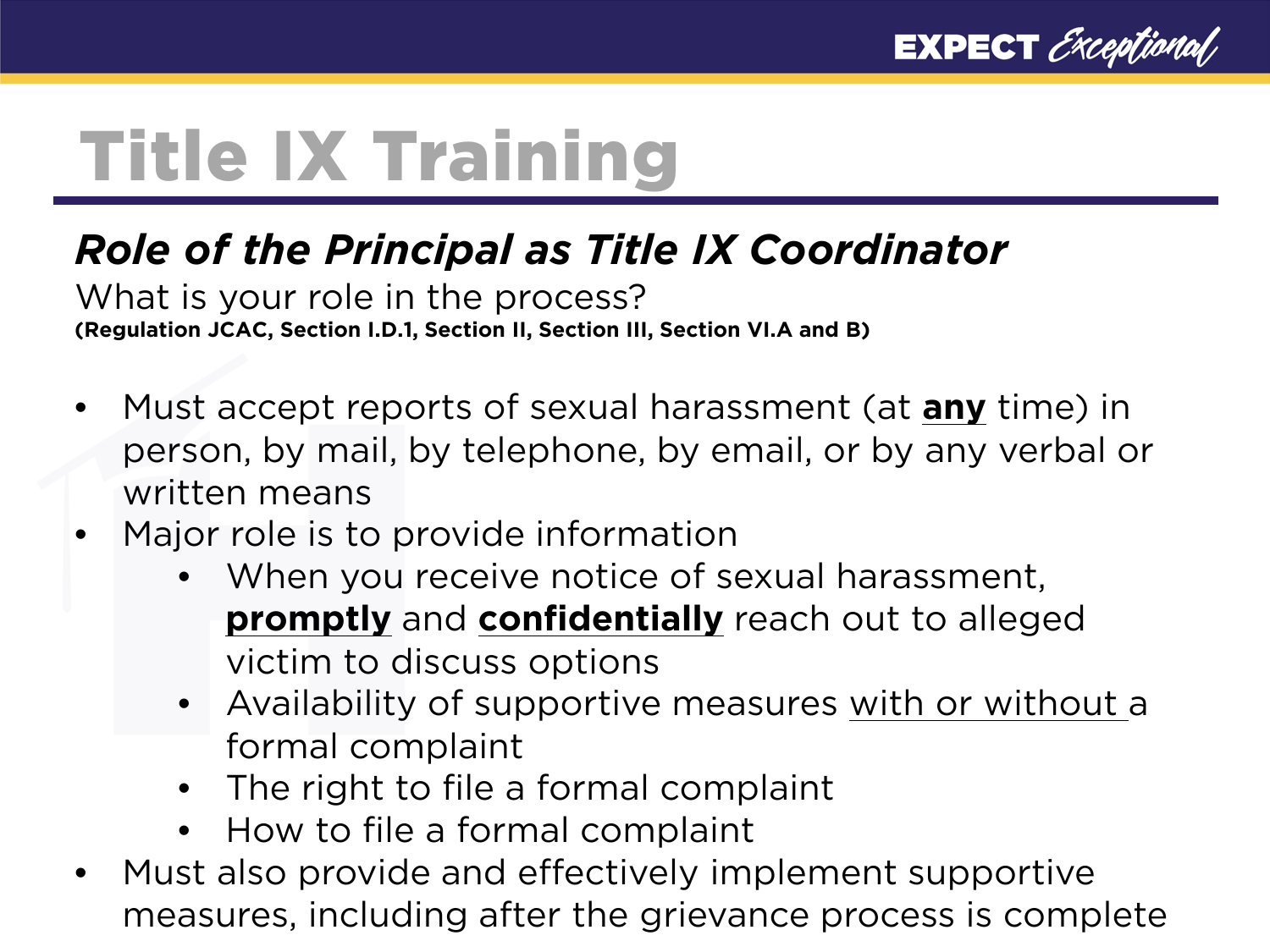

**Supportive Measures** (Regulation JCAC, Section II.A and B, Section III, Section IX)

- Must be offered with or without filing of formal complaint
- Must be offered to complainant, can be offered to respondent
- **What are supportive measures?**
	- Free, individualized services designed to restore or preserve equal access to education, protect safety, or deter sexual harassment
	- Designed to support student, cannot be punitive or disciplinary with respect to another student
		- Cannot unreasonably burden another person

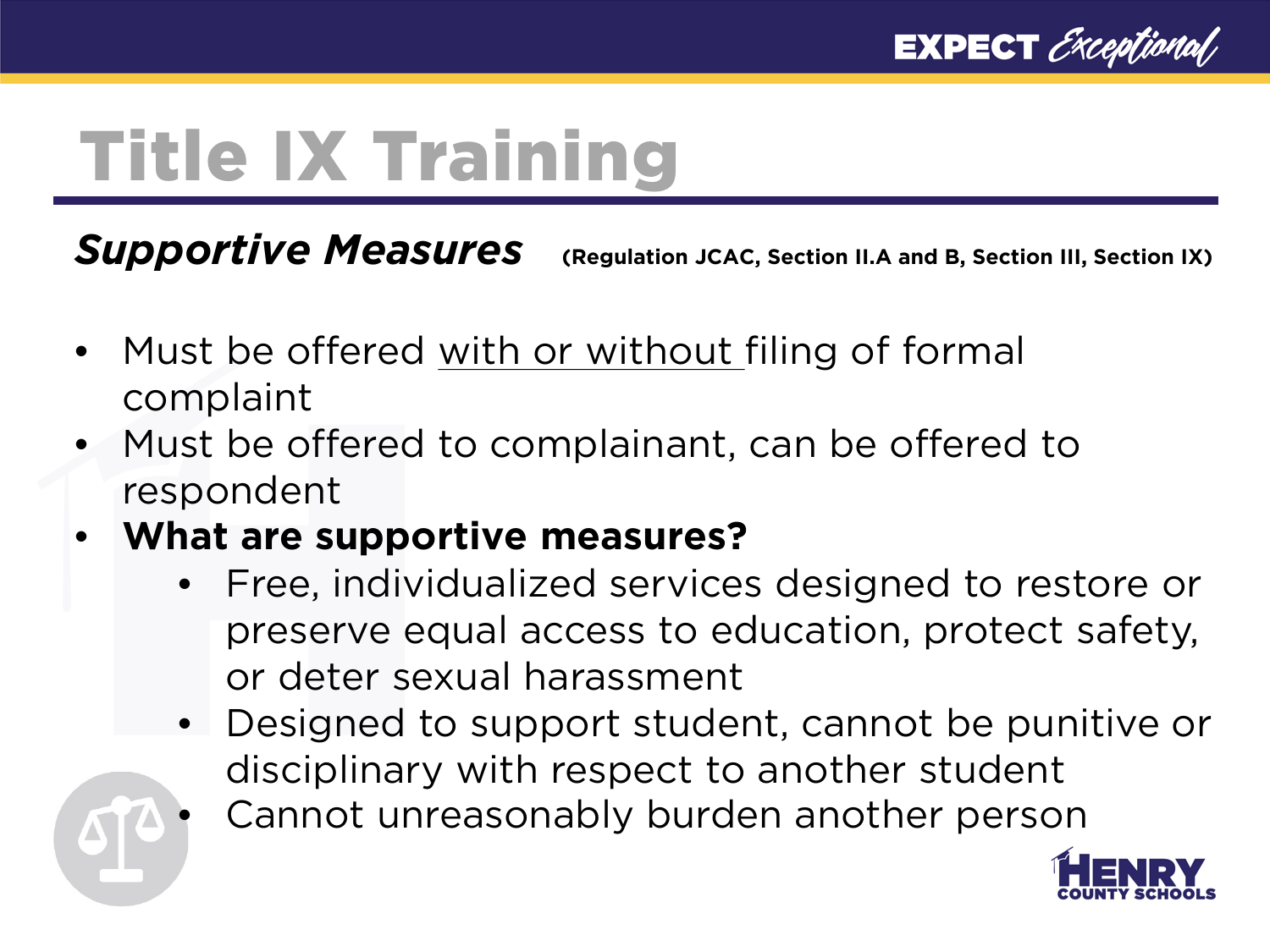

**Supportive Measures** (Regulation JCAC, Section II.A and B, Section III, Section IX)

- **Range** of supportive measures offered:
	- o counseling by a school staff person, extensions of deadlines or other course-related adjustments, modifications of work or class schedules, mutual restrictions on contact between the parties, changes in classroom transition routes, increased security and monitoring of certain areas of the school campus, and/or a combination of local interventions and supports.
- **Title IX Coordinators (principals) are responsible for determining appropriate supportive measure** and **effectively implementing** the supportive measure.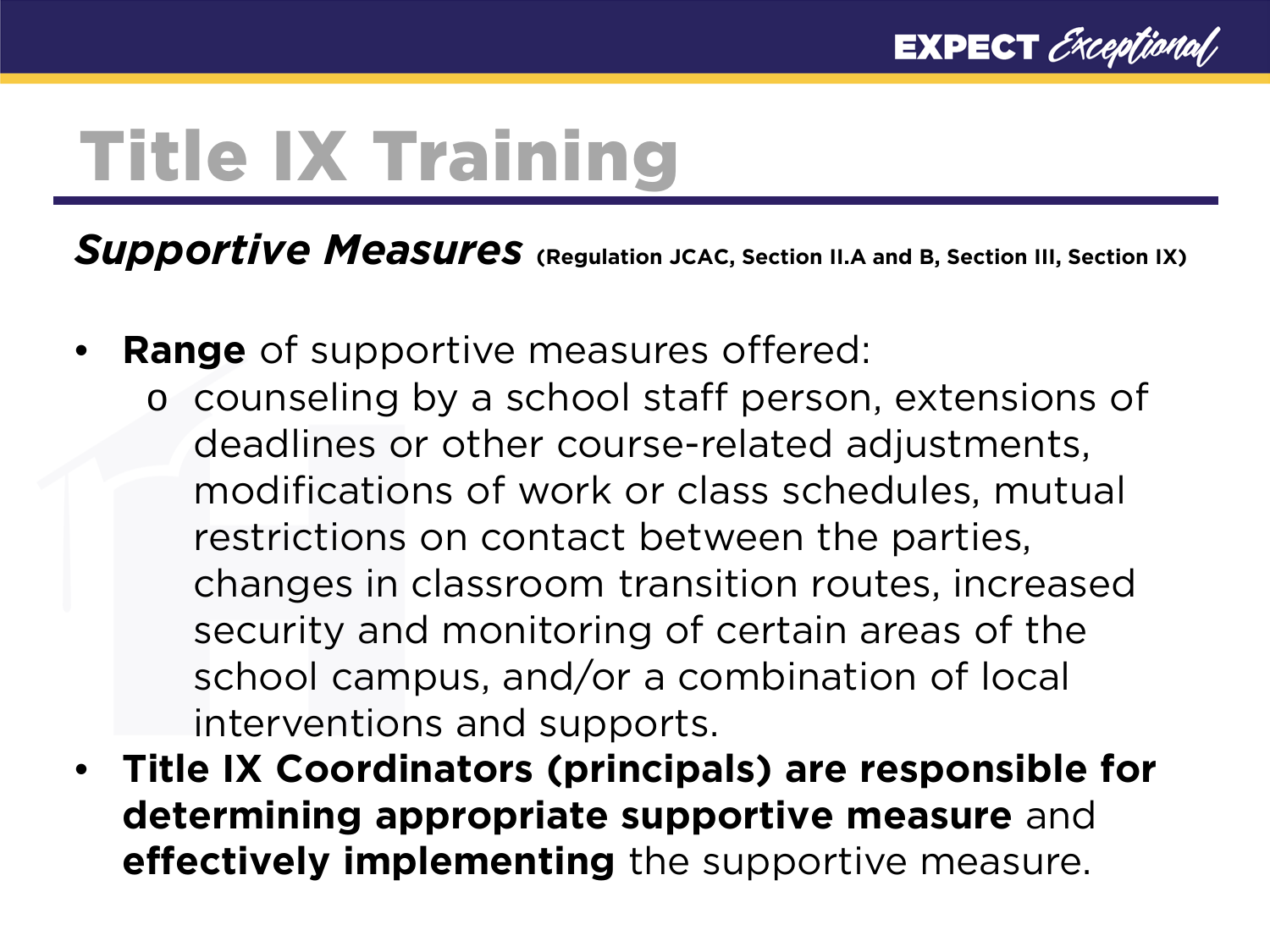

**Supportive Measures** (Regulation JCAC, Section II.A and B, Section III, Section IX)

• Must consider the victim's wishes when it comes to their request for supportive measures

**M** Mentimeter

• Must keep supportive measures confidential o So long as confidentiality does not impair ability to provide the supportive measure



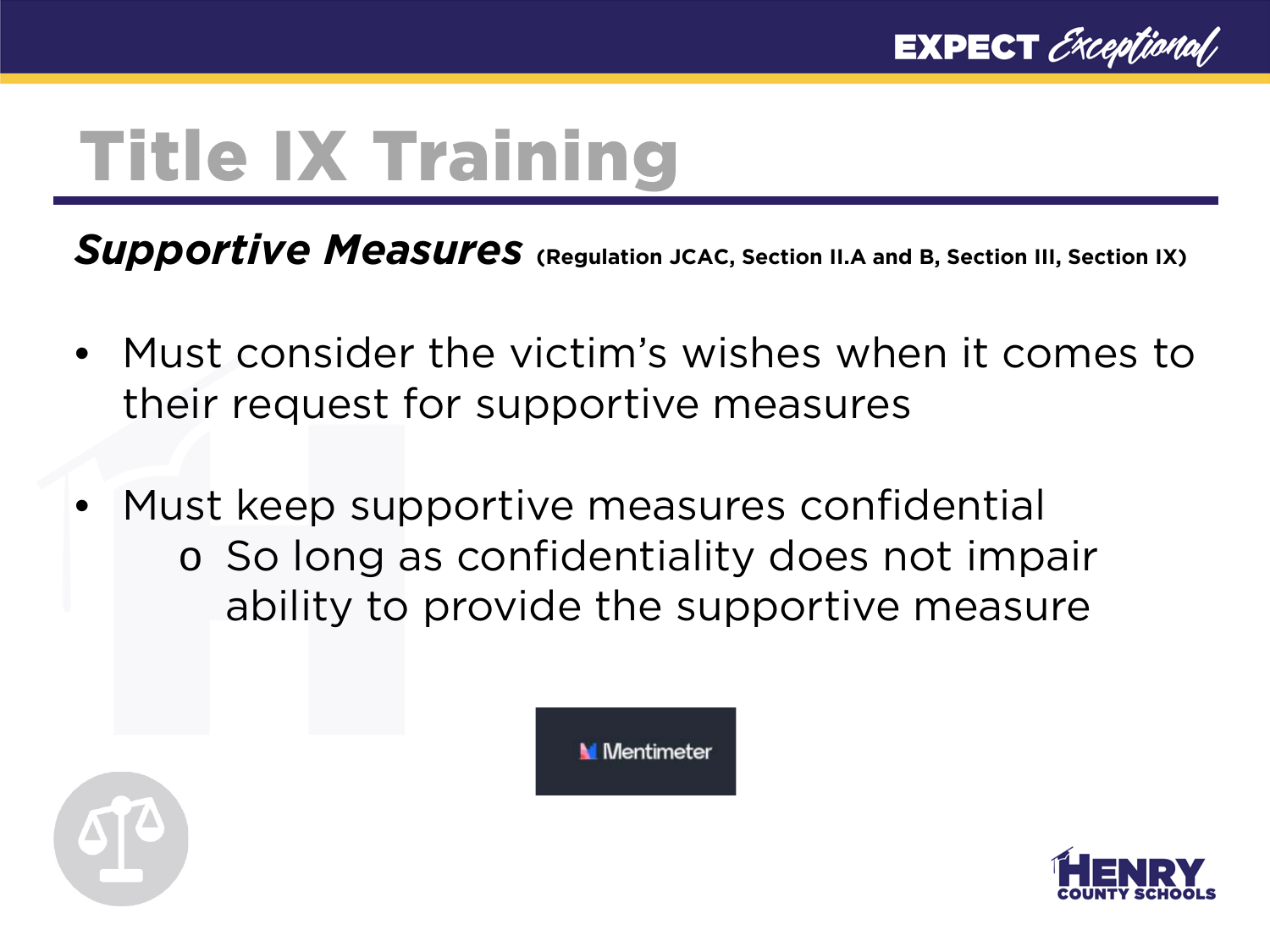

### *Right to File Formal Complaint*

**(Regulation JCAC, Section I.F, Section II.A, Section VI)**

- Must inform student about the right to file a formal complaint
- **Formal complaint begins the formal process** of adjudicating whether sexual harassment has occurred, and **can result in discipline against the respondent** and **additional supportive measures for the complainant**
- Cannot encourage or discourage student to file a formal complaint
- Formal complaints can be **filed by the student (or their parent or legal guardian)**
- Formal complaints also **can be filed by the Title IX Coordinator**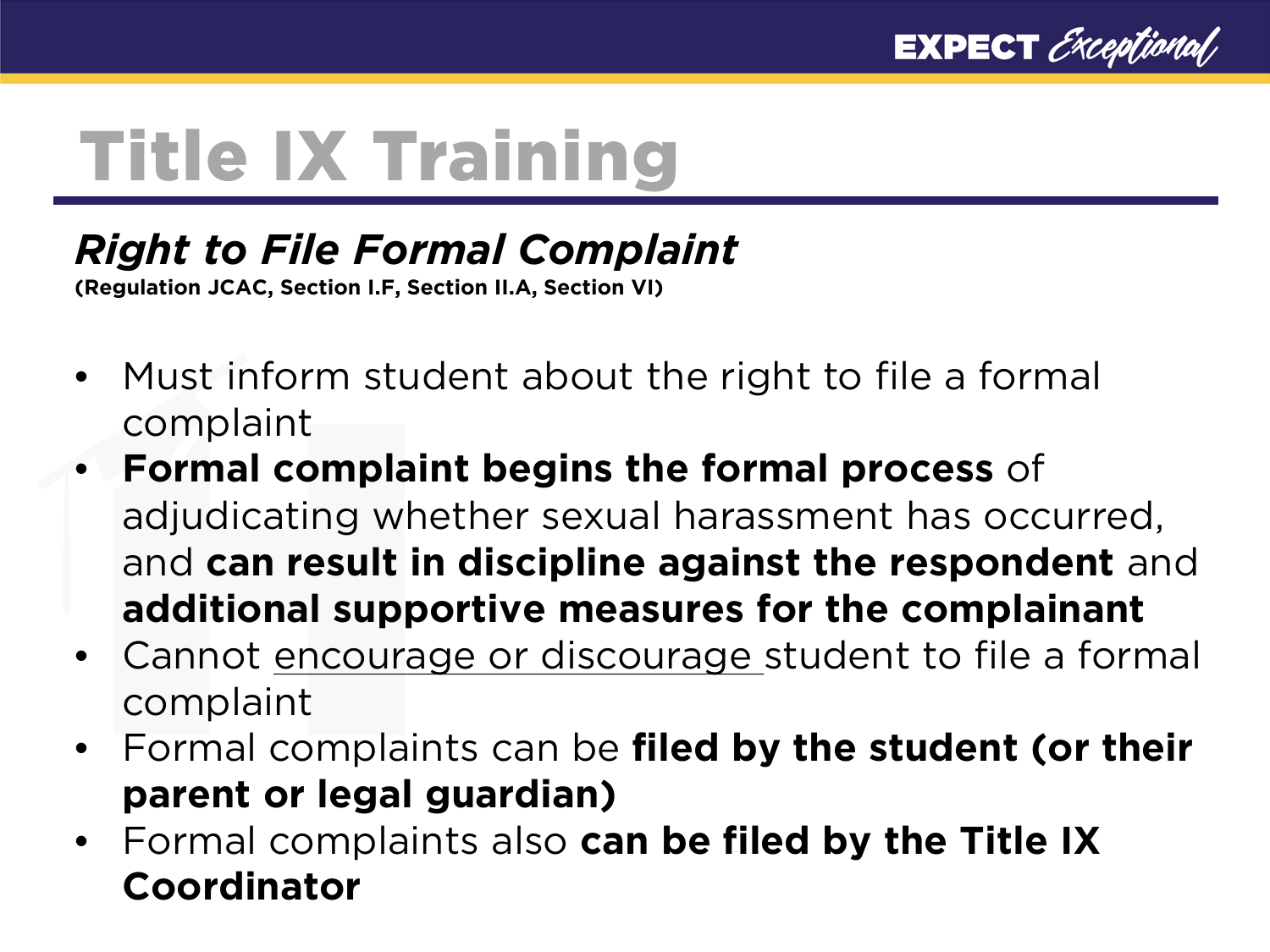

### *Information about How to File a Formal Complaint*

**(Regulation JCAC, Section II and VI, Handbook pp. 36 – 40)**

Must notify students, employees, applicants for admission and employment, parents, legal guardians of students, and unions of Title IX Coordinator(s):

Name Title Office address Email address Telephone number

Must also put this information **prominently**

- on the website
- and each handbook

Must be the individual who accepts reports of sex discrimination and sexual harassment in person, by mail, by telephone, or by e-mail

• Reports must be able to be made at any time, including nonbusiness hours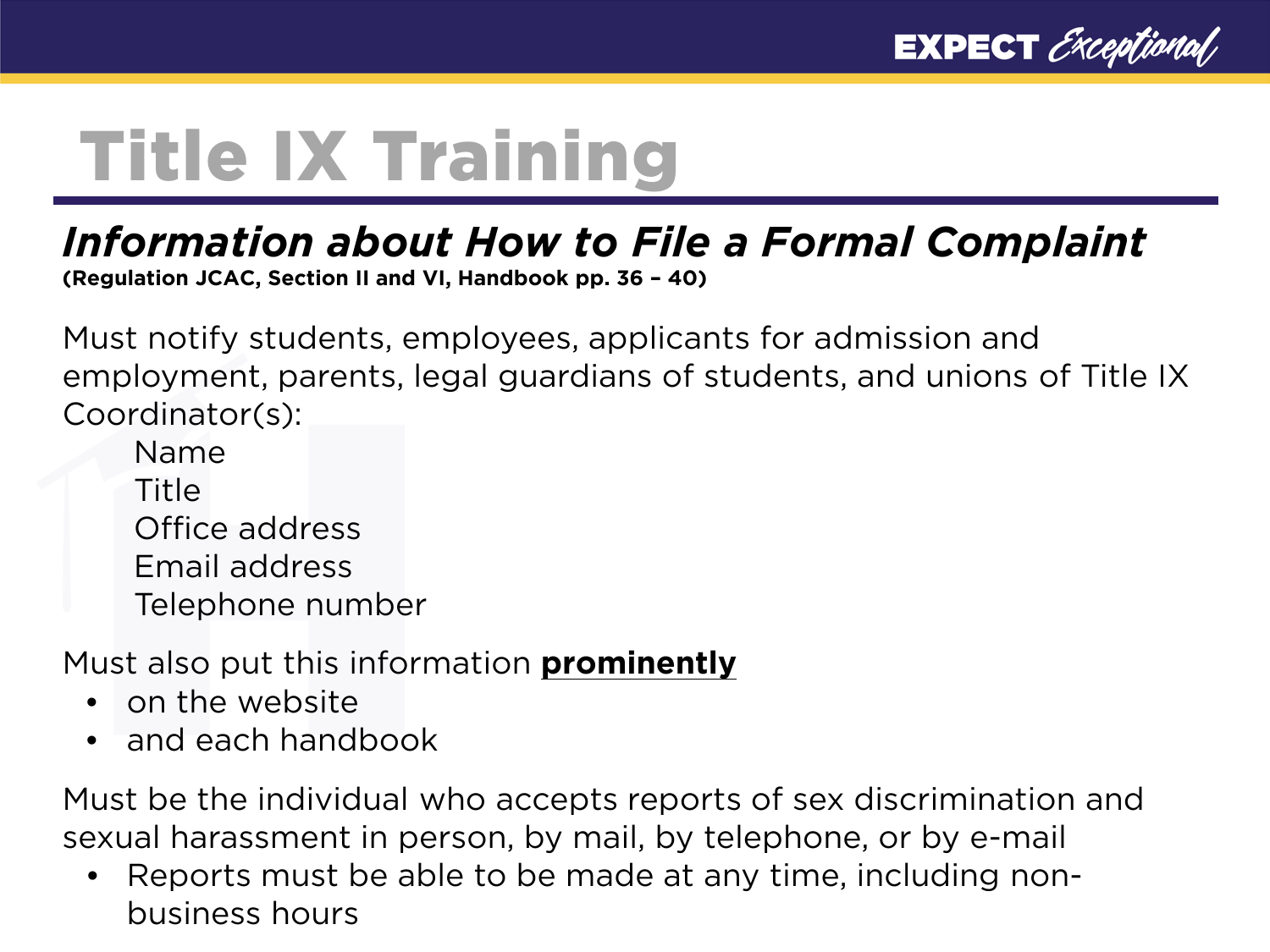

#### *Code of Conduct Issues*

- Cannot punish respondent *for sexual harassment* without following grievance process
- If a code of conduct violation is not for sexual harassment, standard discipline process applies
- If during the discipline process, you are put on notice of a potential sexual harassment claim, you must follow Title IX procedure. This may require putting discipline process on hold while grievance process plays out.

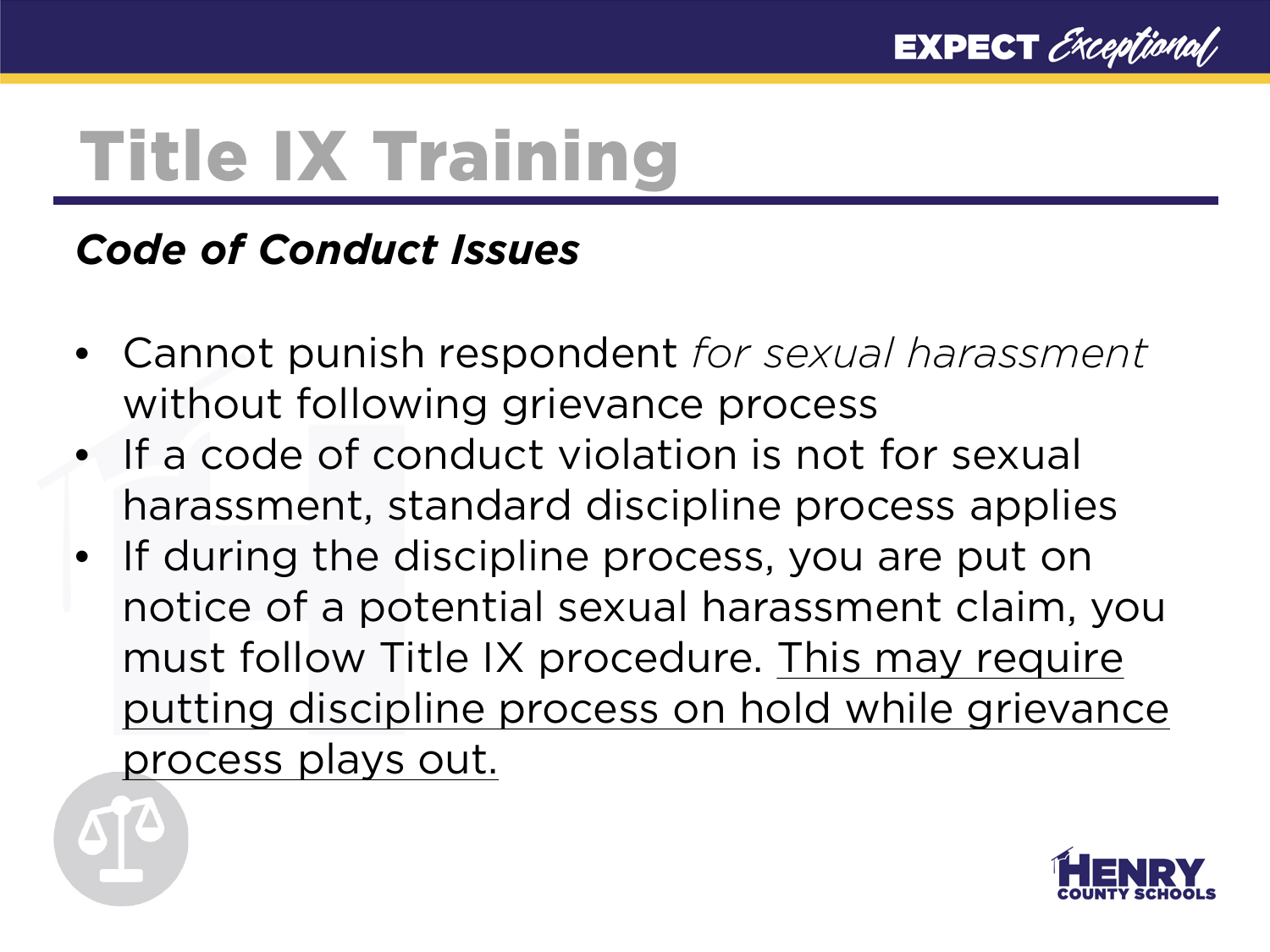

#### *Your Feedback on Potential Implementation Issues*

- Supportive measures?
	- Implementing consistency and case-by-case
	- Tracking
- How to actually file the formal complaint?
- How to address and resolve these issues without formal complaints?
- Code of Conduct issues?

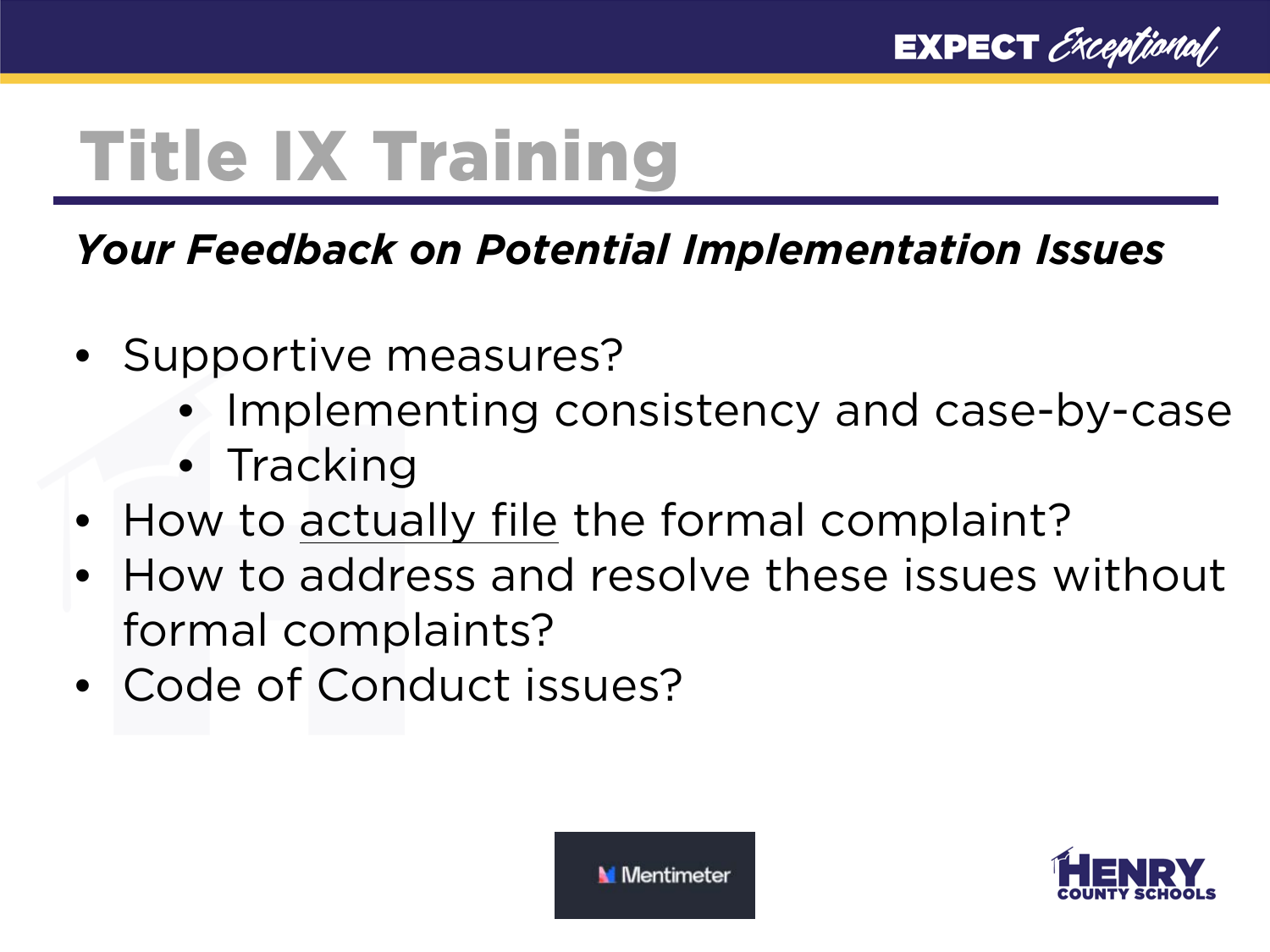

#### *Grievance Process*

Legal Compliance

 $\checkmark$  Definitions Formal Complaint **□ Records Preservation Q**Investigation **Q** Decision Making **Q** Appeals



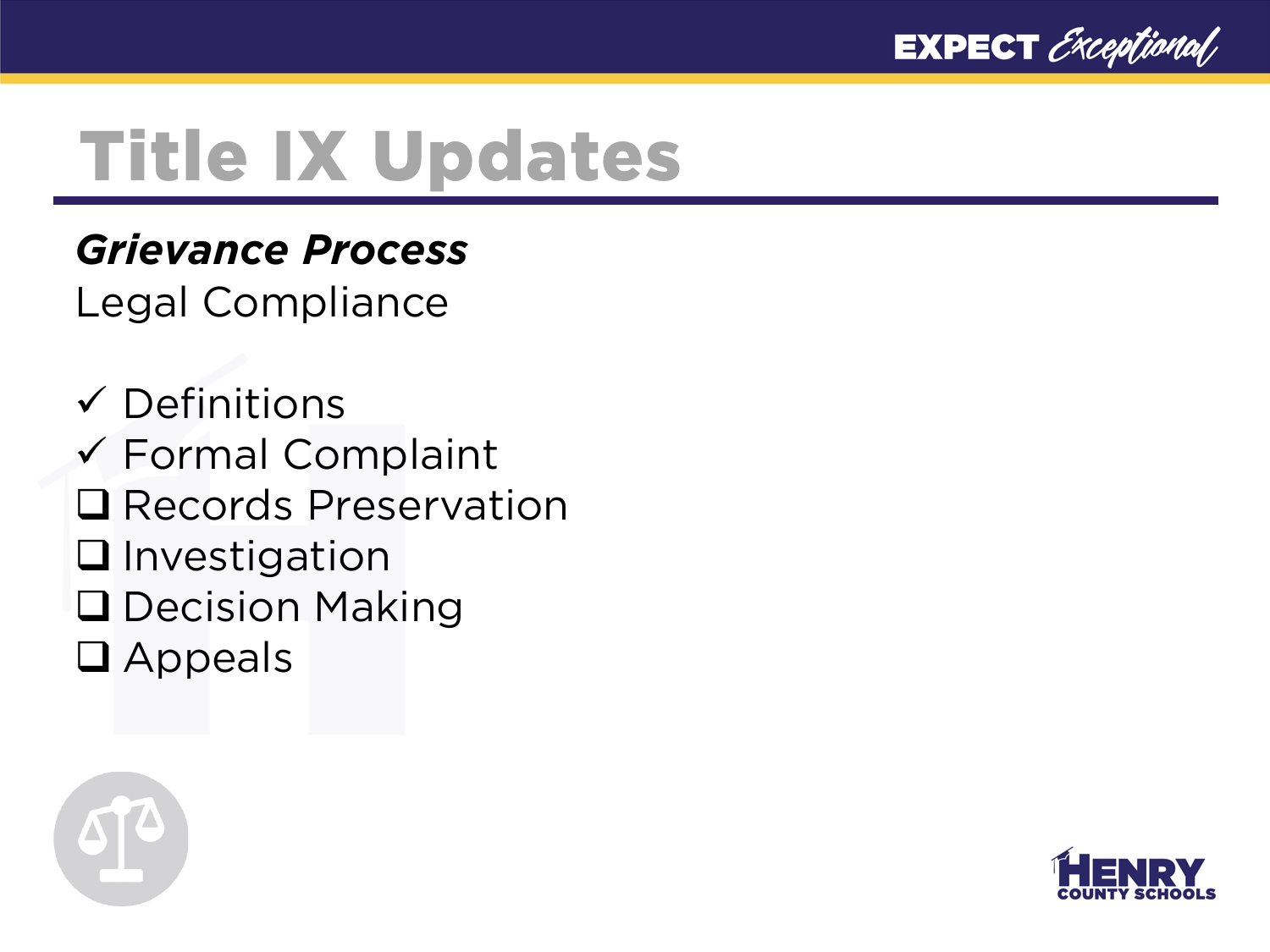

#### *Records Preservation*

**(Regulation JCAC, Section II, Section IV, and Section VI)**

- "The burden of proving responsibility for the allegations in a formal complaint **rests on the District**, not the complainant or respondent."
- "**The parties may inspect and review evidence gathered as part of the investigation**."
- "**The Board's investigator(s) will complete the initial review of the evidence**. The investigator(s) will send to each party and the party's advisor, if any, the evidence subject to inspection and review in an electronic format or a hard copy."

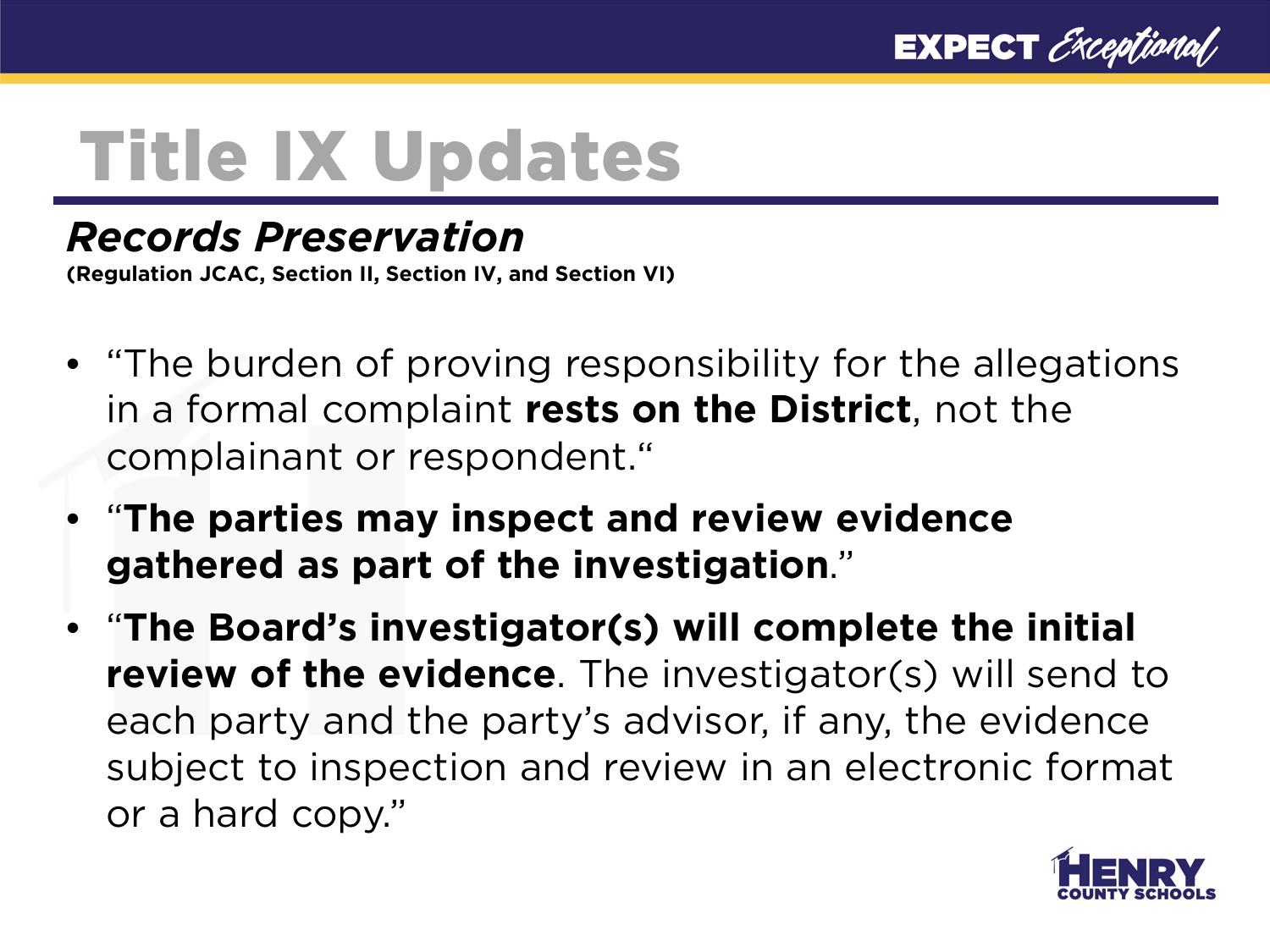

#### *Investigation*

**(Regulation JCAC, Section I.D.2 and Section VI)**

Investigator(s):

- a. In all matters where both the complainant and respondent are **students, the District shall recognize the Title IX Investigator in the Office of Legal Compliance** with districtwide responsibility for day-to-day compliance with the investigator duties within this grievance process.
- b. In any matter where either the complainant or respondent is **employee** of the Board, **the District shall recognize the HR investigator in the Division of Human Resources** with districtwide responsibility for day-to-day compliance with the investigator duties within this grievance process.
- Completes the initial review of the evidence.
- Finalize and send an investigative report.

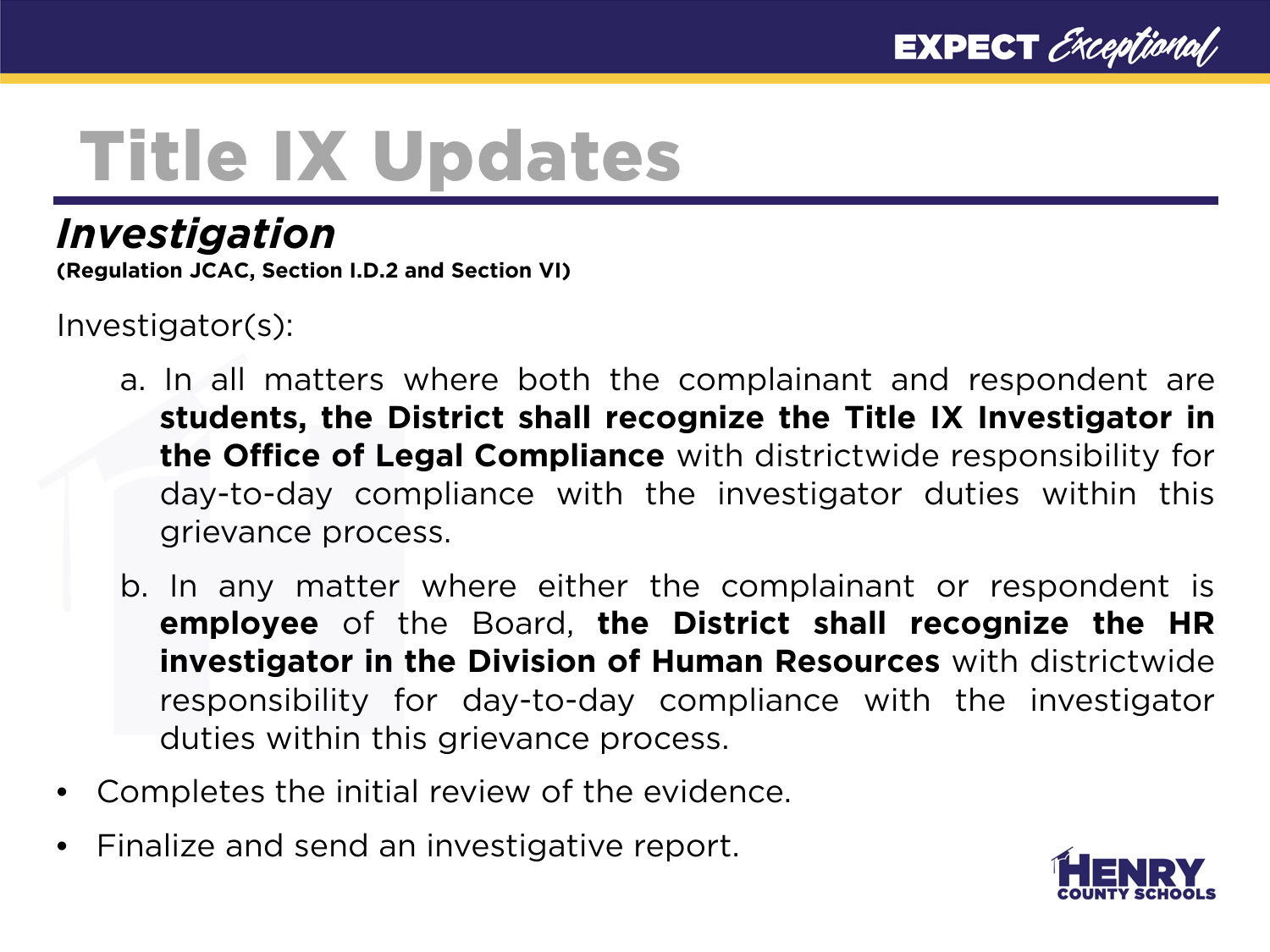

### *Decision-Making*

**(Regulation JCAC, Section I.D.3 and Section VI)**

Decision-Maker(s):

- a. In all matters where both the complainant and respondent are **students,** the **District shall recognize the Strategic Executive in the Office of the Chief of Staff** with districtwide responsibility for day-to-day compliance with the decision-making duties grievance process.
- b. In any matter where either the complainant or respondent is **employee** of the Board, **the District shall recognize the Employee Relations Executive Director in the Division of Human Resources** with districtwide responsibility for day-to-day compliance with the decision-making duties within this grievance process.
- c. **In any case, the decision-maker(s) will not be either the Title IX Coordinator(s) or the investigator(s).**
- Dismisses complaints.
- Answers parties questions on the evidence.
- Issues written determination (facts and conclusion, including Code of Conduct).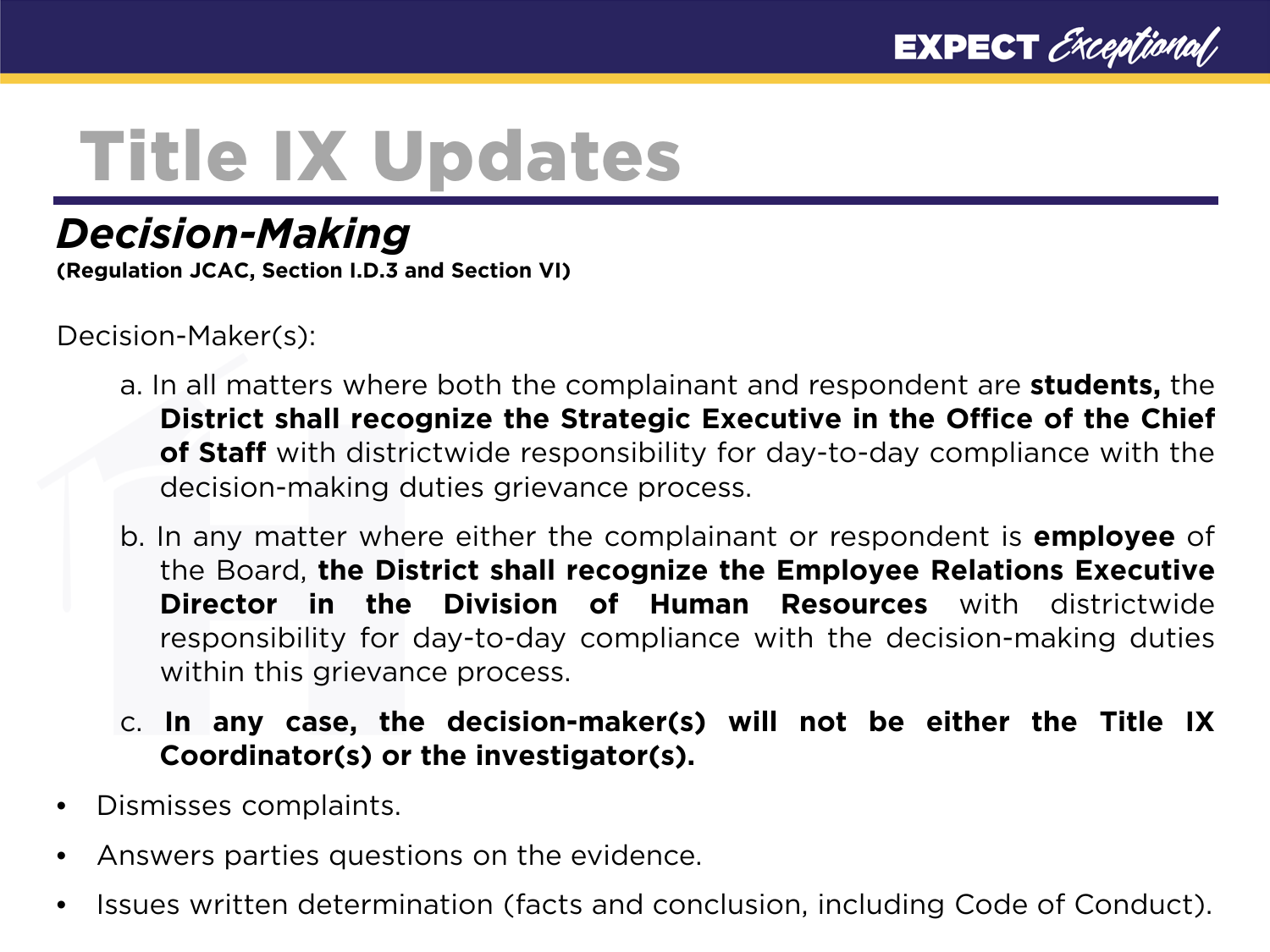

#### *Appeals*

**(Regulation JCAC, Section I.D.4 and Section VII)**

Appellate Decision-Maker:

the District shall **recognize the Superintendent or her/his designee** with districtwide responsibility for day-to-day compliance with the appellate decision-maker duties within this grievance process.

Appeal from written determination or dismissal of complaint.

There are **limited reasons for an appeal** to be considered. Appeals will be considered only on one or more of the following bases:

- 1. **A procedure was not followed or a procedural irregularity occurred** that affected the outcome;
- 2. **New evidence** is now available that was that was not reasonably available at the time the determination regarding responsibility or the dismissal was made and that new evidence could affect the outcome of the matter; or
- 3. **The Title IX Coordinator(s), investigator(s), or decision-maker(s) had a conflict of interest or bias** (a) generally for or against complainants or respondents or (b) for or against the individual complainant or respondent and this affected the outcome of the matter.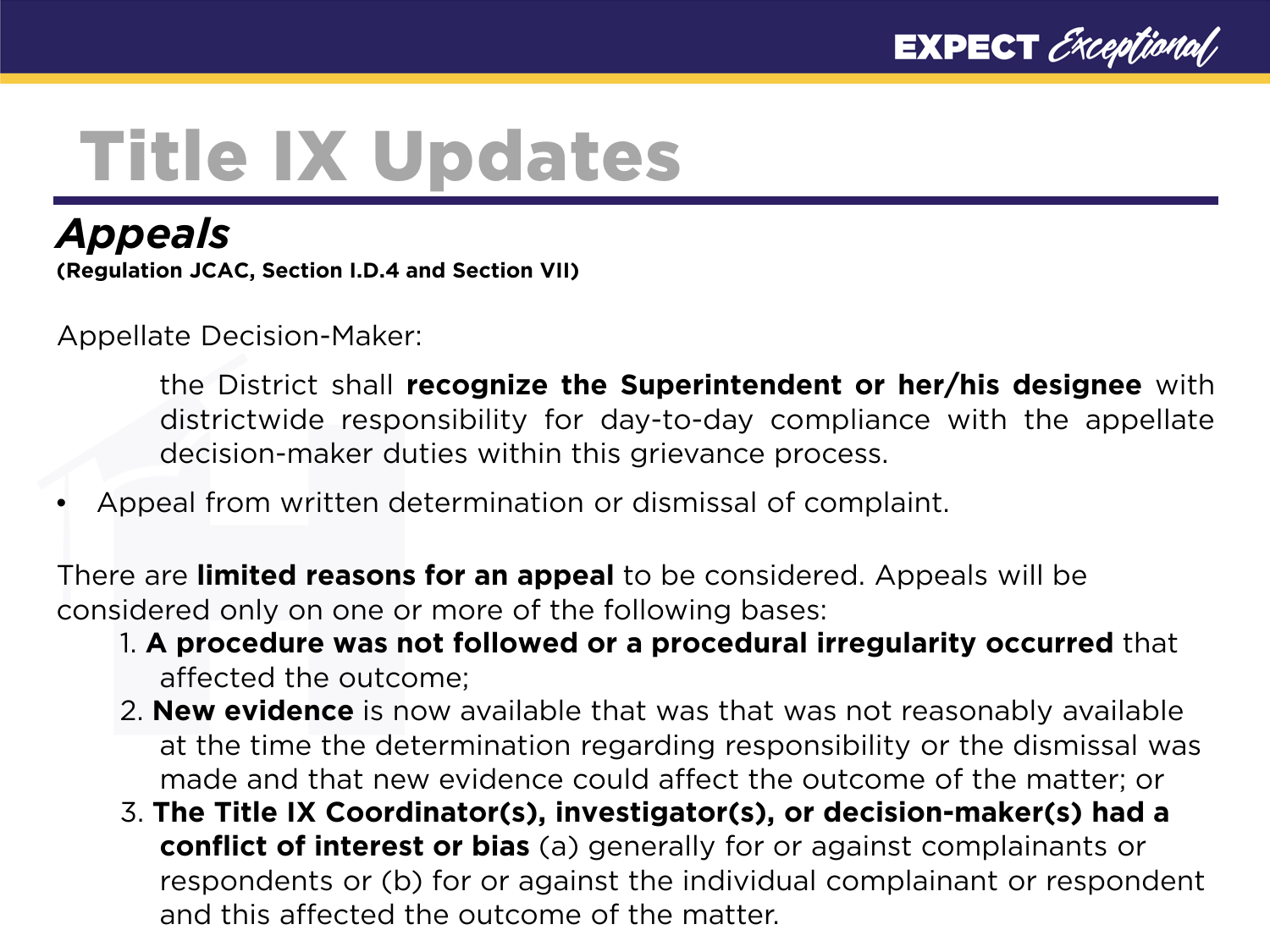

# *Questions and Answers*

**M** Mentimeter



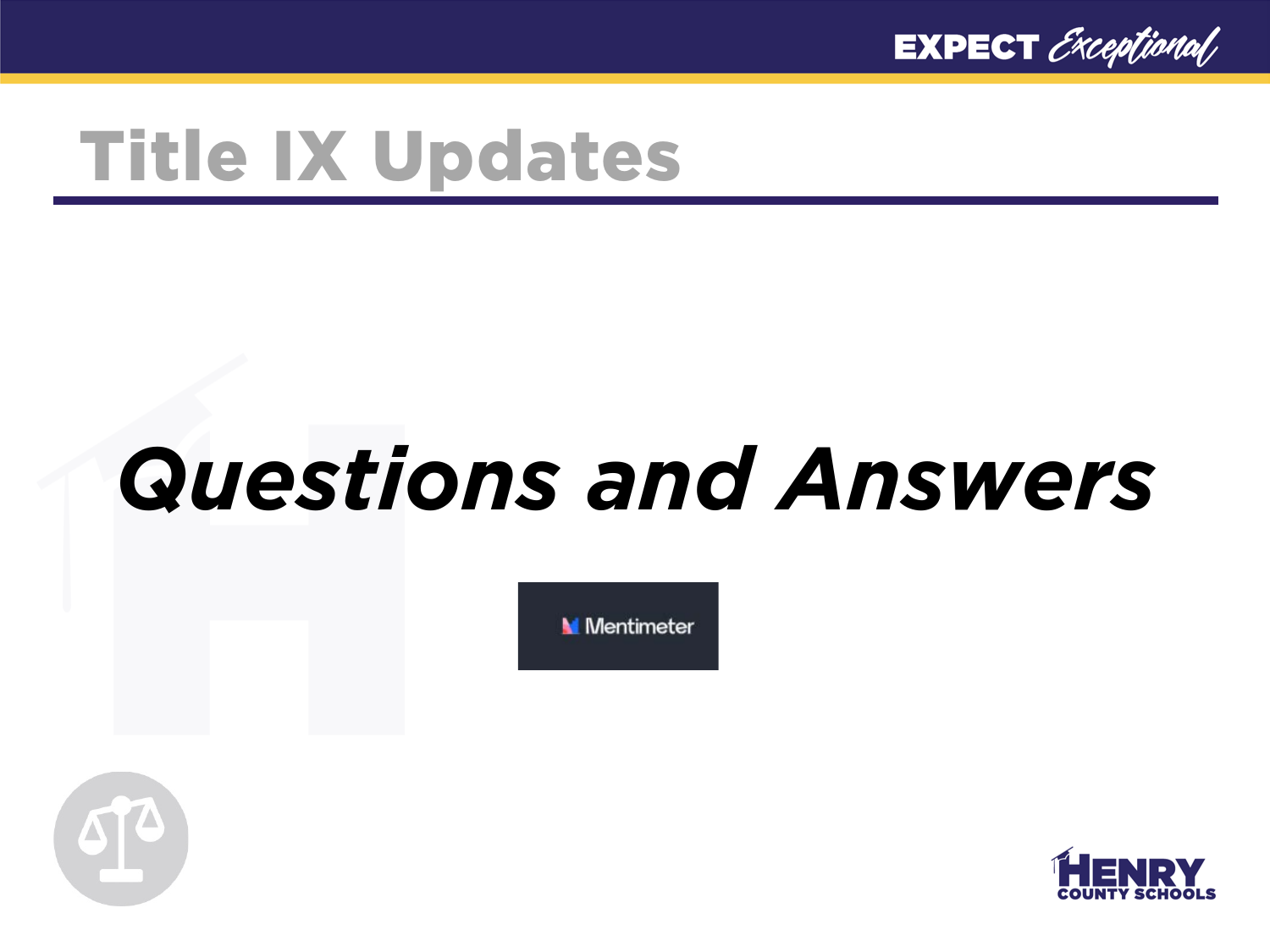## So what? Ticket Out of the Door: Commit to one of these...

- **Prioritize.** How will you flag your emails or phone calls to be able to respond promptly if/when a Title IX report is made to you?
- **Coordinate.** What process will you put in place with your Assistant Principals to ensure no student receives punishment based on Title IX reports until and only when a grievance process has been completed and a determination of "responsibility" has been made.
- **Decide.** How will you remind employees of their responsibilities to inform you, as Title IX Coordinator, whenever they receive notice of potential sexual harassment?